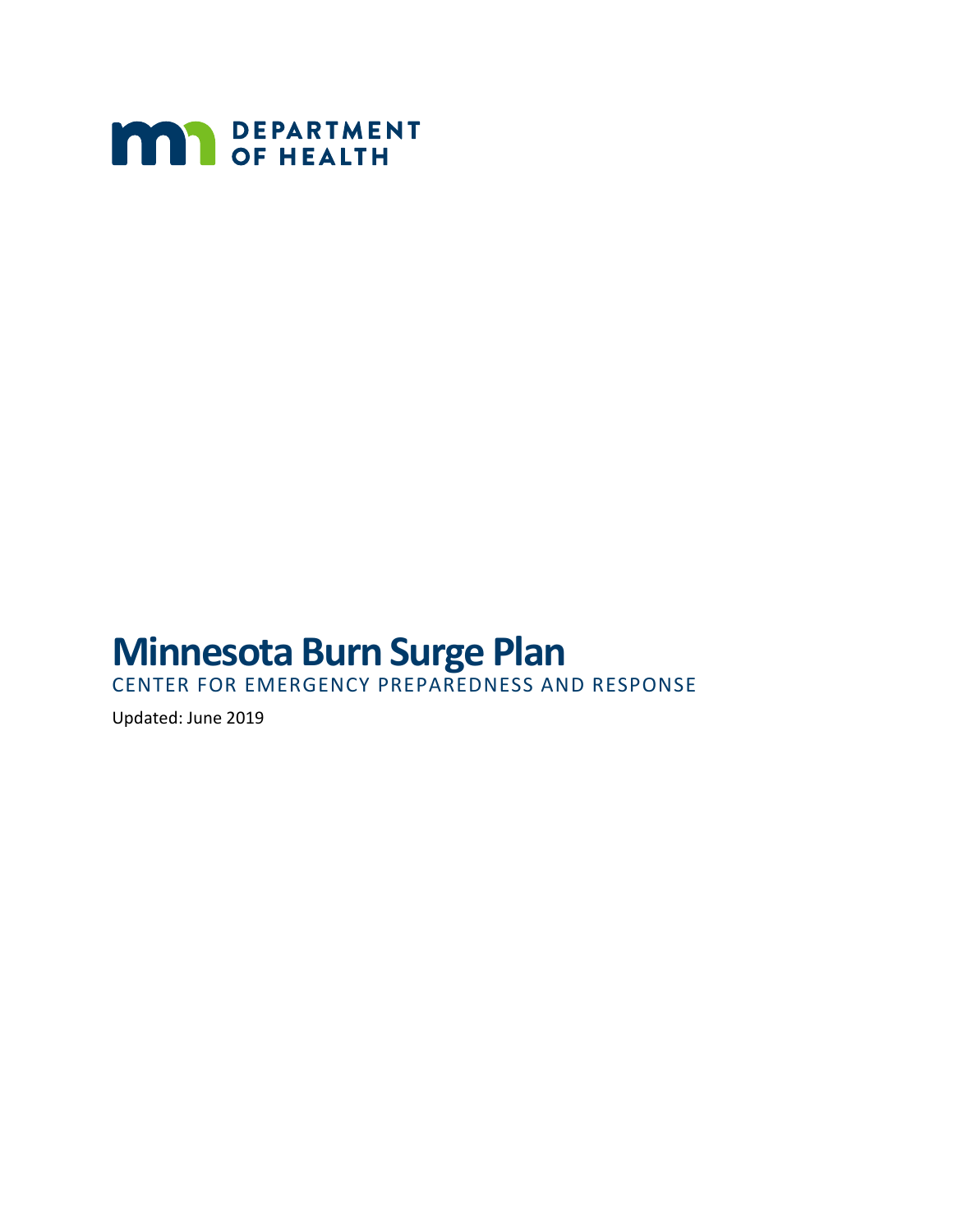#### **Minnesota Burn Surge Plan**

Minnesota Department of Health Center for Emergency Preparedness and Response PO Box 64975 St. Paul, MN 55614-0975 651-201-5700 [health.epr@state.mn.us](mailto:health.epr@state.mn.us) [www.health.state.mn.us](http://www.health.state.mn.us/)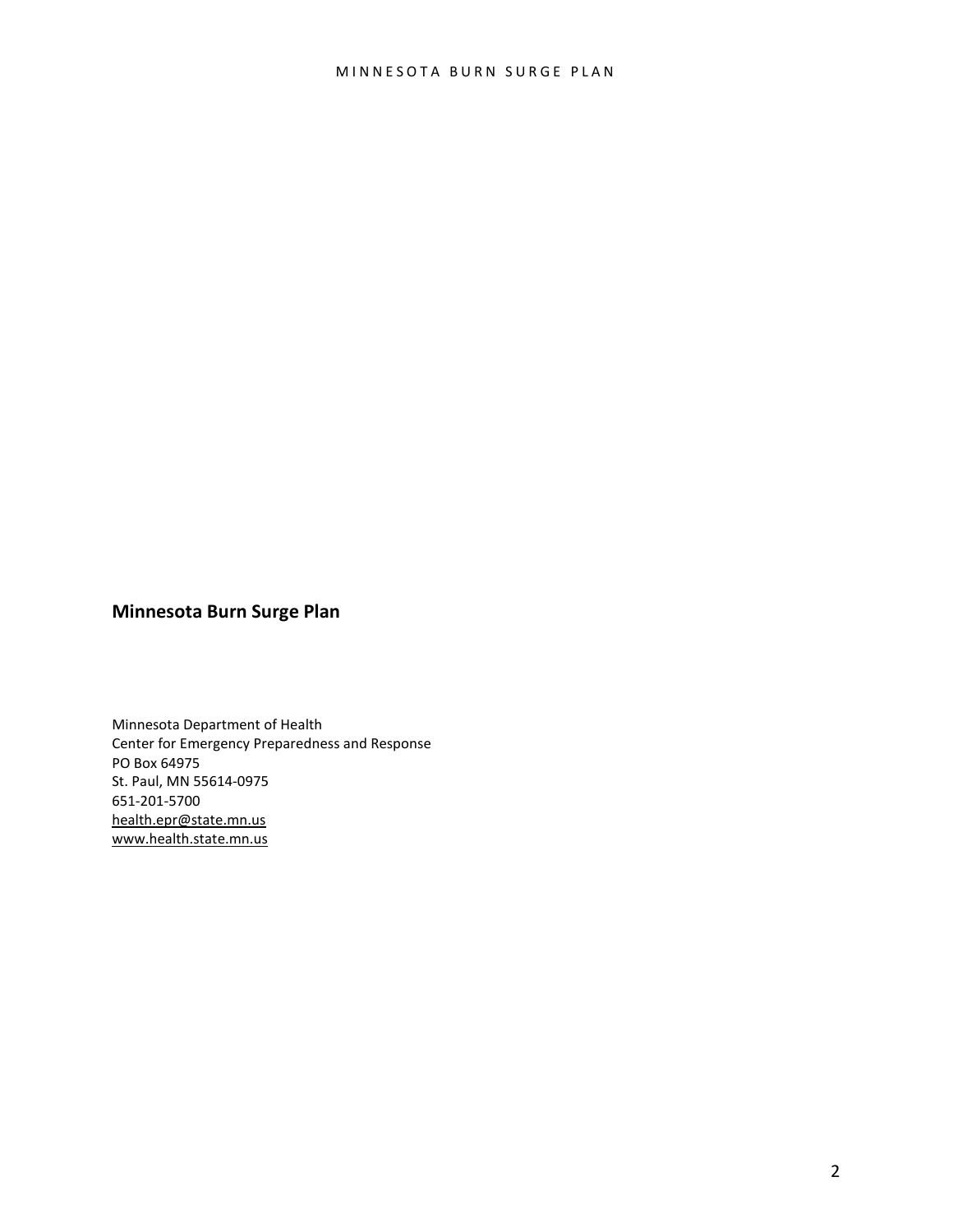# **Contents**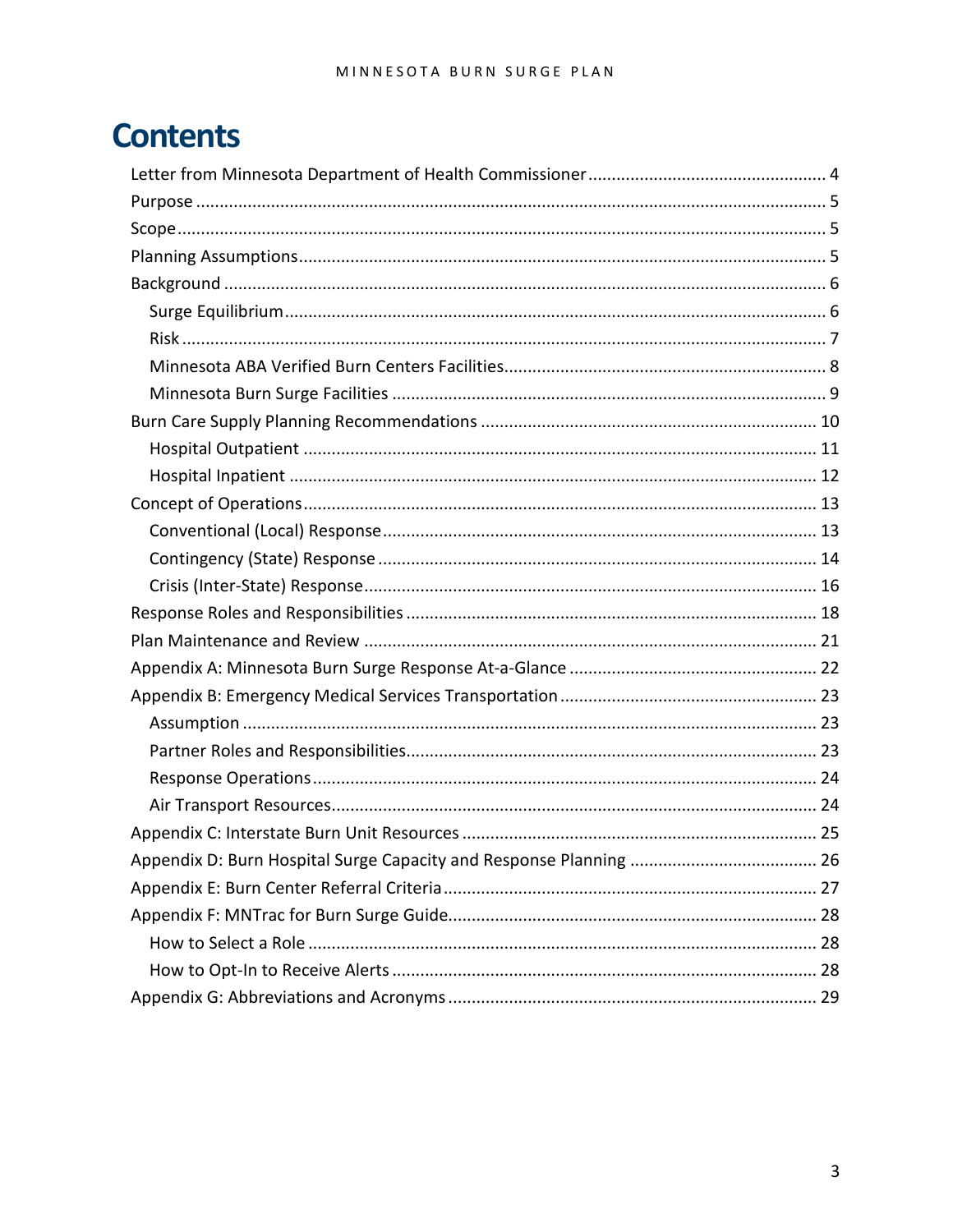### <span id="page-3-0"></span>**Letter from Minnesota Department of Health Commissioner**

To Whom It May Concern:

Medical Surge planning is a priority for health care coalitions and the health care system in Minnesota. This requires building both capacity—the ability to manage a sudden influx of patients—and capability—the ability to manage patients requiring very specialized medical care.

Medical treatment for burns is specialized and verified by the American Burn Association (ABA). Minnesota has two ABA verified Burn Centers, both located within the Twin Cities metropolitan statistical area, with 35 licensed burn beds combined. Minnesota is at risk for a burn surge event due to the oil and refinery industries and at risk for quickly overwhelming the limited burn resources within our state.

All hospitals should be prepared to receive, stabilize, and manage burn patients. In line with this, Minnesota has developed educational materials and training located on the Burn Surge Website at: [https://www.health.state.mn.us/communities/ep/surge/burn/index.html.](https://www.health.state.mn.us/communities/ep/surge/burn/index.html) We have also established 13 Burn Surge Facilities to assist the ABA verified Burn Centers during a mass casualty burn incident that results in a surge of patients. The Minnesota Burn Surge Plan provides a structure for how the Minnesota ABA verified Burn Centers will work with partners including the Burn Surge Facilities, EMS, health care coalitions, and the Minnesota Department of Health to respond to such an event. This plan is the culmination of collaboration with all aforementioned partners and will be exercised and updated as needed.

The major sections of the plan include:

- Risks and resources within Minnesota, the ABA Midwest Region, and HHS Region V,
- **An approach to response that traverses the Conventional, Contingency and Crisis** equilibrium of response, and
- Burn Care Supply planning recommendations.

If you have any questions or concerns regarding the Framework, please contact Cheryl Petersen-Kroeber, the Director for the Center of Emergency Preparedness and Response, at (651) 201-5700 or [Cheryl.Petersen-Kroeber@state.mn.us.](mailto:Cheryl.Petersen-Kroeber@state.mn.us)

Sincerely,

Jan Malcolm (signature kept on file) Commissioner of Health P.O. Box 64975 St. Paul, MN 55164-0975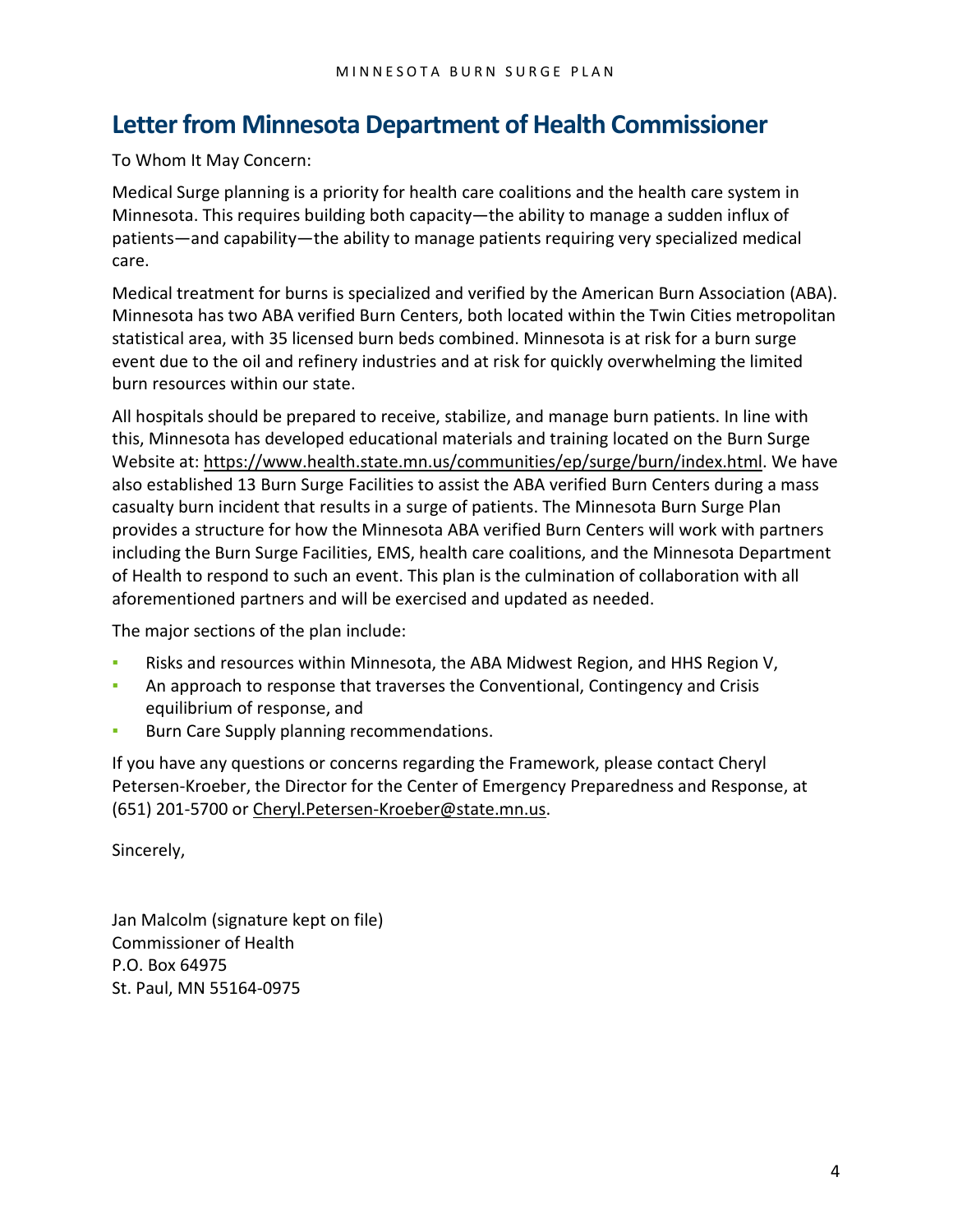### <span id="page-4-0"></span>**Purpose**

A burn disaster is defined by the American Burn Association (ABA) as any incident where capacity and capability is insufficient, patient care may be compromised, patient care is possible, and may require an individual Burn Center, state, regional, or federal disaster response. The purpose of the Minnesota Burn Surge Plan—referred to as "the Plan" hereafter is to provide a collective framework for response to a mass casualty burn disaster.

The Plan incorporates the principles of conventional, contingency, and crisis care to best assign resources appropriate to the scope and magnitude of the incident. When the number of burn victims and the severity of their injuries exceeds or is expected to exceed the Minnesota Burn Center resources, other facilities will be requested to surge to provide additional capacity and capability until burn care can be provided with conventional burn care resources.

This Plan also includes recommendations for the stabilization and initial management of burn victims for 72 hours when immediate transfer to an ABA verified burn center is not feasible. This content is intended to support care for these victims as the triage and coordination of patient transfer is addressed. It will supplement the ABA's national preparedness efforts.

## <span id="page-4-1"></span>**Scope**

This Plan is applicable to the following intra-state partners: ABA verified burn centers, Minnesota Burn Surge Facilities (BSFs), Minnesota Health Care Coalitions (HCCs), Minnesota Emergency Medical Services (EMS), the EMS Regulatory Board (EMSRB), and Minnesota Department of Health, Center for Emergency Preparedness and Response (MDH-CEPR). This plan also addresses inter-state partners such as the ABA Midwest Region and the Great Lakes Healthcare Partnership (GLHP). Additionally, it takes into account national best practices and lessons learned while leveraging Minnesota specific strengths and weaknesses when face with a burn surge incident.

## <span id="page-4-2"></span>**Planning Assumptions**

- 1) An incident triggering the activation of the Minnesota Burn Surge Plan will happen with little or no warning.
- 2) All acute care hospitals are capable of providing initial triage and resuscitation for burn victims.
- 3) Initially, all local hospitals will follow normal organizational protocols when faced with burn victims.
- 4) In patient care, after initial fluid resuscitation, there is a period of 48 hours or more before definitive burn management is required. The major focus during this time period is supportive care for the patient and determining which patients will most benefit from care at a dedicated Burn Center.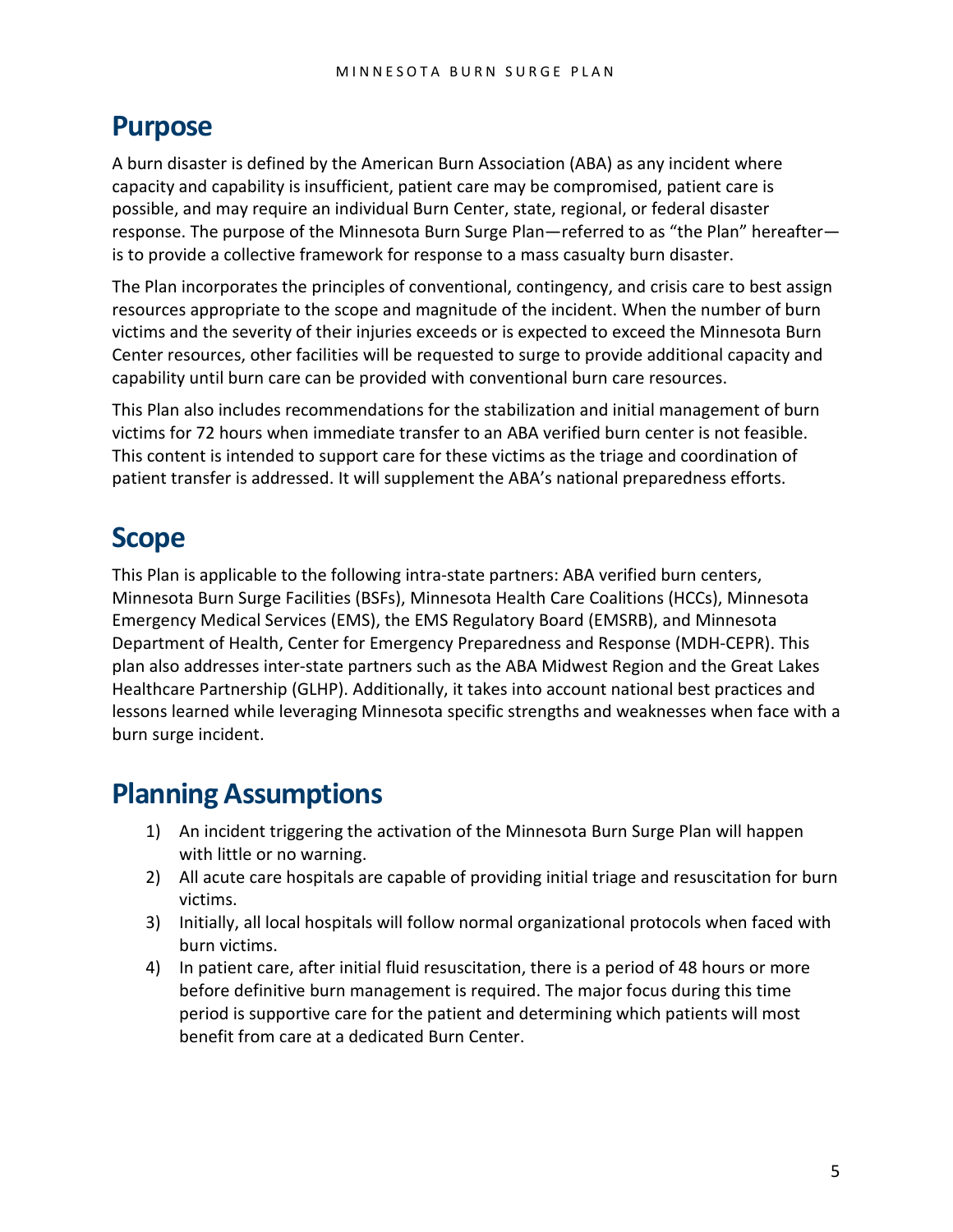- 5) Minnesota Burn Centers can surge for a total capacity of 52 burn patients<sup>[1](#page-5-2)</sup> of varying acuities.<sup>[2](#page-5-3)</sup> Anything over 52 total burn patients<sup>[3](#page-5-4)</sup> would require BSF involvement and/or transfer of patients to out-of-state burn centers with available capacity.
- 6) Burn Surge Facilities have the capability to initially treat and stabilize, at minimum, one burn patient for up to 72 hours if unable to immediately transfer to a Burn Center.
- 7) National burn bed capacity is limited and coordination of patient transfers (destination and logistics) may take days to achieve when out-of-state capacity is required.
- 8) Federal resources from the Strategic National Stockpile or its Managed Inventory assets to support state Burn Centers and other hospitals will take at least 12 hours to arrive, once the Governor has made this request and the request has been approved by the federal government.
- 9) EMS protocols include both direct EMS transport of burn patient(s) from the scene to a Minnesota Burn Center or EMS transport to local hospital for initial treatment and stabilization.
- 10) Each of the eight Minnesota HCCs have regional burn surge annexes to their HCC All-Hazard Response plans in place to address coordination between their neighboring BSFs, Minnesota Burn Centers and MDH-CEPR.

## <span id="page-5-0"></span>**Background**

 $\overline{a}$ 

### <span id="page-5-1"></span>Surge Equilibrium

As the multiple burn casualty situation unfolds, a balance is achieved when sufficient staff, space, and supplies are now in use to manage the ongoing patient needs. This equilibrium is accomplished when sufficient numbers of patients have been transferred, discharged, or died leading to the numbers of patients with ongoing needs now being met on a steady and predictable basis by the staff, space, and supplies/equipment at the scene.



*Figure: Surge Equilibrium, Hick, J.*

Transportation resources are important resources

used to decompress the burn surge response, by transferring some of the more acutely injured or ill to other facilities. Achieving surge equilibrium is generally the trigger that moves the level of disaster to out of crisis surge capacity back to either a contingency or conventional surge capacity.

<span id="page-5-2"></span> $1$  HCMC can surge up to 25 burn beds, Regions Hospital up to 27 burn beds as of April 2019.

<span id="page-5-3"></span><sup>2</sup> Minnesota Burn Centers have surge plans to create additional bed capacity by converting existing and available intensive care unit (ICU) beds to burn patient care beds. Some existing non-burn ICU patients may also be transferred to Level I or Level II hospitals for ongoing care to make room for burn victims.

<span id="page-5-4"></span><sup>&</sup>lt;sup>3</sup> Burn centers on average operate at 90% capacity, therefore a victim count of less than 52 could easily push Minnesota into surge operations where BSFs would be utilized.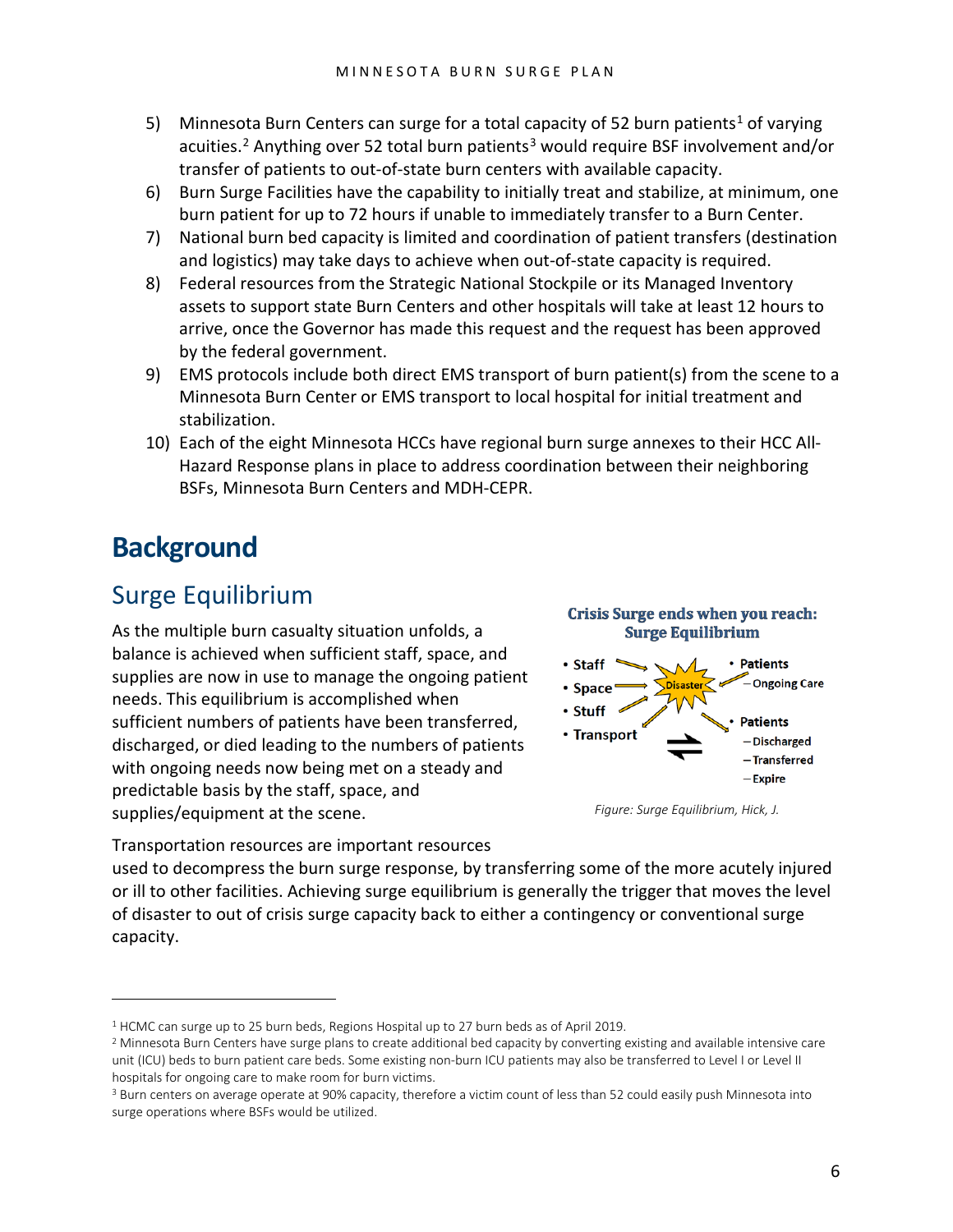#### <span id="page-6-0"></span>Risk

#### **Oil Transport and Refineries**

Due to its unique location between the oilfields of Canada and North Dakota, Minnesota is a major player in the United States (U.S.) oil supply system. Approximately thirty percent of all crude oil imports for the U.S. travels through Minnesota. In 2017 alone, Minnesota produced or imported more than five billion gallons of petroleum products for its own residents. Two-thirds of the 1.2 million barrels of crude oil produced by North Dakota's Bakken oil field are transported by rail, the majority passing through Minnesota, including major metropolitan areas. In addition, Minnesota has two petroleum refineries, extensive pipelines, and twentyfive petroleum storage terminals that are accessed by truck and rail. Both oil refineries are located within the Twin Cities Metropolitan Statistical Area (MSA); the Flint Hills refinery with a capacity of 290,000 barrels per day and the St. Paul Park refinery with a capacity of 98,515 per day.[4](#page-6-1)

#### **Terrorism**

In recent years, reports from the U.S. Department of Homeland Security indicate 26% of the approximately 250 individuals who have traveled abroad to join terrorist organizations have come from Minnesota. These reports *do not* indicate Minnesota is at higher risk for these individuals to perform terrorist attacks in Minnesota. [5,](#page-6-2) [6](#page-6-3)

Minnesota is home to high profile potential targets and events. In addition to the aforementioned oil industry, there is the Mall of America in the Twin Cities MSA and the number one ranked hospital in the nation in Rochester. Additionally, in recent years the Twin Cities MSA has been host to the National Football League (NFL) Super Bowl, the National Collegiate Athletic Association (NCAA) Final Four, and the Republican National Convention.

#### **Scarce Resources**

 $\overline{a}$ 

According to the ABA, there are [7](#page-6-4)0 verified Burn Centers within the United States.<sup>7</sup> Additionally, the American Hospital Association reports a total of 6,210 U.S. hospitals,<sup>[8](#page-6-5)</sup> resulting in a ratio of 1 ABA verified Burn Center to approximately every 89 hospitals. Because burn care is so specialized and requires expertise, typically, these hospitals operate near capacity. Therefore, a surge of patients requiring burn care can easily overwhelm a state.

<span id="page-6-1"></span><sup>4</sup> House Research Department. *Minnesota's Petroleum Infrastructure: Pipelines, Refineries, Terminals,* Updated October 2018. Accessed June 3, 2019 a[t https://www.house.leg.state.mn.us/hrd/pubs/petinfra.pdf](https://www.house.leg.state.mn.us/hrd/pubs/petinfra.pdf)

<span id="page-6-2"></span><sup>5</sup> Seduski, D. *ISIL's Recruitment of Foreign Fighters in the Twin Cities,* Accessed June 4, 2019 a[t https://www.hsdl.org/c/isils](https://www.hsdl.org/c/isils-recruitment-of-foreign-fighters-in-the-twin-cities/)[recruitment-of-foreign-fighters-in-the-twin-cities/](https://www.hsdl.org/c/isils-recruitment-of-foreign-fighters-in-the-twin-cities/)

<span id="page-6-3"></span><sup>6</sup> <https://www.cnn.com/videos/justice/2015/04/20/bts-minnesota-terror-arrests-isis.cnn>

<span id="page-6-4"></span><sup>7</sup> American Burn Association. *Verified Burn Centers,* Accessed May 7, 2019 at [http://ameriburn.org/quality](http://ameriburn.org/quality-care/verification/verified-burn-centers/)[care/verification/verified-burn-centers/](http://ameriburn.org/quality-care/verification/verified-burn-centers/)

<span id="page-6-5"></span><sup>8</sup> American Hospital Association. Fast Facts on U.S. Hospitals, 2019, Accessed May 7, 2019 at [https://www.aha.org/statistics/fast](https://www.aha.org/statistics/fast-facts-us-hospitals)[facts-us-hospitals](https://www.aha.org/statistics/fast-facts-us-hospitals)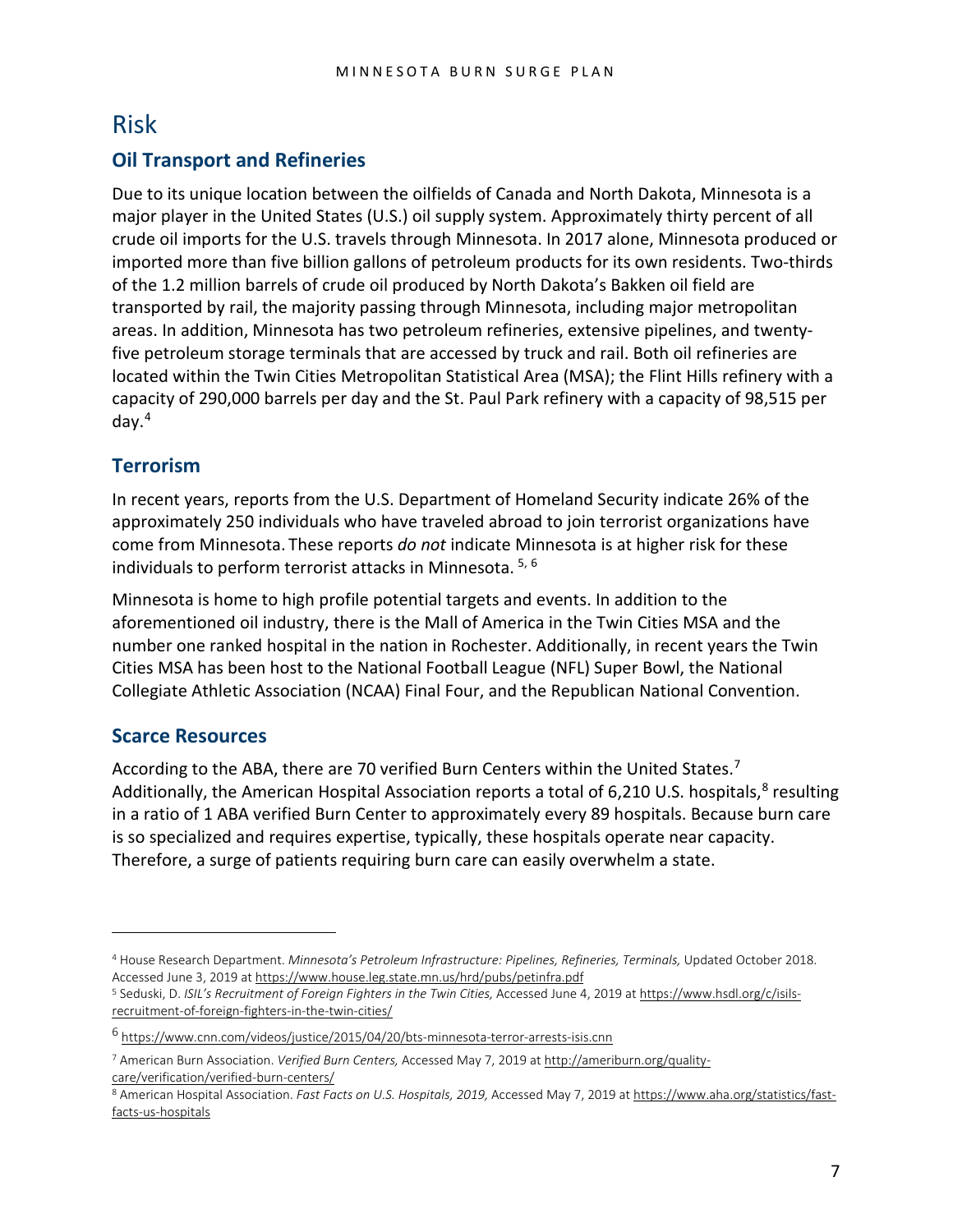Minnesota burn surge resources are available at the [MDH Burn Surge website](https://www.health.state.mn.us/communities/ep/surge/burn/index.html) [\(https://www.health.state.mn.us/communities/ep/surge/burn/index.html\)](https://www.health.state.mn.us/communities/ep/surge/burn/index.html). [Patient Care](https://www.health.state.mn.us/communities/ep/surge/crisis/standards.pdf)  [Strategies for Scarce Resource Situations,](https://www.health.state.mn.us/communities/ep/surge/crisis/standards.pdf) including burn supply and triage recommendations are also available at [MDH Crisis Standards of Care website](https://www.health.state.mn.us/communities/ep/surge/crisis/index.html)  [\(https://www.health.state.mn.us/communities/ep/surge/crisis/index.html\).](https://www.health.state.mn.us/communities/ep/surge/crisis/index.html)

### <span id="page-7-0"></span>Minnesota ABA Verified Burn Centers Facilities

There are two ABA verified Burn Centers in Minnesota, Hennepin County Medical Center (HCMC) in Minneapolis and Regions Hospital in St. Paul. Both Burn Centers are members of the Metro Health and Medical Preparedness Coalition and receive intra- and inter-state burn patient referrals. They will serve in leadership capacities as it relates to burn surge coordination, communication and patient treatment during a Minnesota burn surge incident.

Regions Hospital serves as the coordination center of the ABA Midwest Region. They are the 24/7 point of contact for inter-state coordination, bed availability requests, resource requests, and overall support during an ABA Midwest regional mass casualty burn incident. Participating states in the ABA Midwest Region include: Iowa, Illinois, Kansas, Minnesota, Missouri, North Dakota, Nebraska, South Dakota, and Wisconsin. The ABA has established a [Midwest Region](https://c.ymcdn.com/sites/ameriburn.site-ym.com/resource/collection/C66B12D1-C4B9-466F-9EFC-A3050F4FB151/midwest_region_bmci_response.pdf)  [Burn Mass Casualty Incident \(BMCI\) Response Plan](https://c.ymcdn.com/sites/ameriburn.site-ym.com/resource/collection/C66B12D1-C4B9-466F-9EFC-A3050F4FB151/midwest_region_bmci_response.pdf) to assist in the coordination of burn patient transfers within the region upon request of the ABA Burn Center Director.

| <b>ABA Verified Burn</b><br><b>Centers</b>      | <b>Licensed</b><br><b>Beds</b> | <b>Surge Beds</b> | <b>Total Surge</b><br><b>Capacity</b> | <b>Contact Information</b>        |
|-------------------------------------------------|--------------------------------|-------------------|---------------------------------------|-----------------------------------|
| <b>Hennepin County</b><br><b>Medical Center</b> | 17                             | 8                 | 25                                    | 1-800-424-4262 or<br>612-873-4262 |
| <b>Regions Hospital</b>                         | 18                             | 9                 | 27                                    | 1-800-922-2876 (BURN)             |

#### **Table 1: ABA Verified Burn Center Contact Information**

#### **Resources**

- Maintain adequate supplies to provide care for severely burned victims from a mass burn event up to total surge capacity as indicated below.
- If asked, assist BSFs in the procurement of critical burn surge supplies, such as silverimpregnated dressings and wound care products, and maintain a database of supply sources and contacts.

#### **Planning**

- Actively engage in planning sessions with coalition, state, and regional (ABA) partners as it relates to a burn surge response.
- Maintain up-to-date hospital burn surge plans.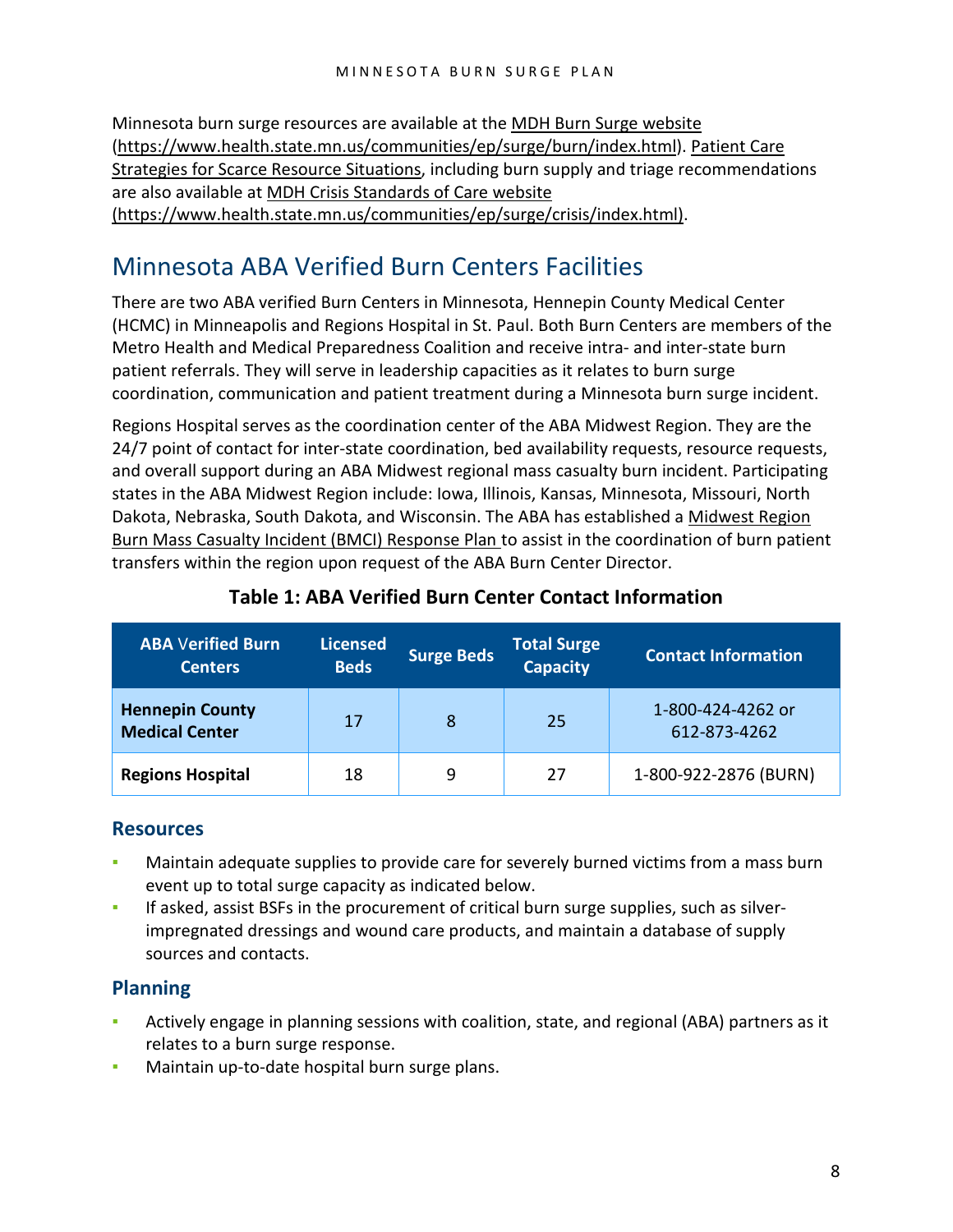#### **Education/Training**

- Provide subject matter expertise to MDH in development and update of training protocols.
- Assist with providing training to acute care hospitals and Burn Surge Facilities on burn patient management when requested. Cost of training is at the discretion of the requesting facility and Burn Centers.

### <span id="page-8-0"></span>Minnesota Burn Surge Facilities

Minnesota currently has 13 BSFs serving as supporting resources for the Minnesota Burn Centers, when a burn patient is unable to be transferred to a definitive care hospital in a timely manner. The role of a BSF is voluntary and all BSFs have varying levels of capacity for treating and stabilizing burn victims. These facilities are expected to have both medical and staffing resources to initially treat and sustain, at minimum, one burn patient for up to 72 hours. BSFs will not generally be expected to deliver definitive burn care.

| <b>Region</b>          | <b>Adult</b>                                                      | <b>Trauma Level</b><br>Peds | <b>Burn Surge Facility</b>                           | <b>Contact Information</b>                          |  |  |
|------------------------|-------------------------------------------------------------------|-----------------------------|------------------------------------------------------|-----------------------------------------------------|--|--|
| Northeast              | ı                                                                 | $\mathbf{H}$                | Essentia Health, St. Mary's Medical<br>Center-Duluth | Stat Doc: 218-786-7777<br>Burn ICU: 218-786-2815    |  |  |
|                        | $\mathbf{H}$                                                      | N/A                         | <b>Altru-Grand Forks</b>                             | Altru One-Call: 1-855-425-8781                      |  |  |
| <b>North</b><br>Dakota |                                                                   | $\mathbf{H}$                | <b>Sanford Fargo Medical Center</b>                  | Sanford Fargo One Call:<br>1-877-647-1225           |  |  |
|                        | $\mathbf{H}$                                                      | N/A                         | Essentia Health-Fargo                                | 701-364-2255 or 844-865-2255                        |  |  |
| Central                | $\mathbf{H}$                                                      | N/A                         | <b>Centracare-St. Cloud Hospital</b>                 | <b>Admission and Transfer Line:</b><br>888-387-2862 |  |  |
|                        | Ш                                                                 | N/A                         | Allina-Abbott Northwestern <sup>9</sup>              | Patient Placement: 612-863-4099                     |  |  |
|                        | <b>Children's of Minnesota,</b><br>N/A<br>L<br><b>Minneapolis</b> |                             | Physician Access: 866-755-2121                       |                                                     |  |  |
| Metro                  | $\mathbf{H}$                                                      | N/A                         | <b>Allina-Mercy Hospital</b>                         | Patient Placement: 763-236-7799                     |  |  |
|                        |                                                                   | $\mathbf{H}$                | <b>North Memorial Health Hospital</b>                | Administrative Manager (24/7):<br>763-581-4304      |  |  |
|                        | $\mathbf{m}$                                                      | N/A                         | Allina-United Hospital <sup>10</sup>                 | Patient Placement: 651-241-8155                     |  |  |

#### **Table 2: Minnesota Burn Surge Facilities**

 $\overline{a}$ 

<span id="page-8-1"></span><sup>9</sup> Attached to Children's of Minnesota-Minneapolis, Trauma Level I

<span id="page-8-2"></span><sup>10</sup> Attached to Children's of Minnesota-St. Paul, Trauma Level IV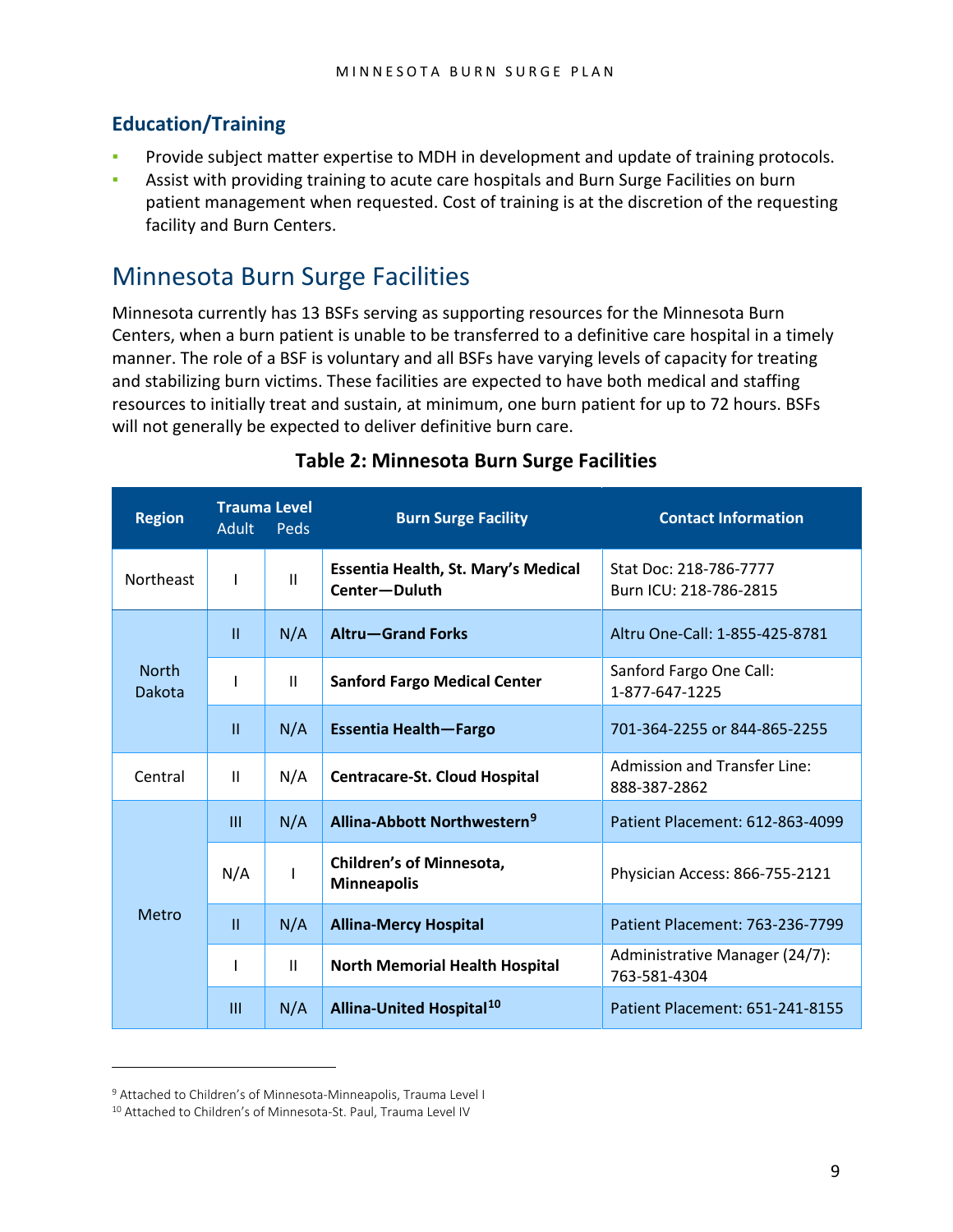#### MINNESOTA BURN SURGE PLAN

| <b>Region</b> | <b>Adult</b> | <b>Trauma Level</b><br><b>Peds</b> | <b>Burn Surge Facility</b>                         | <b>Contact Information</b>                                         |
|---------------|--------------|------------------------------------|----------------------------------------------------|--------------------------------------------------------------------|
|               | Ш            | Ш                                  | UMMC-M Health                                      | Patient Placement: 612-672-7575                                    |
| Southeast     |              |                                    | Mayo Clinic Hospital-St. Marys<br><b>Rochester</b> | <b>Admission and Transfer Center:</b><br>507-255-2910              |
| Southwest     | Ш            | N/A                                | Sanford - Worthington                              | Operator: 507-372-2941 ask for<br><b>Administrative Supervisor</b> |

#### **Resources**

- Maintain adequate supplies to initially treat and sustain at least one burn patient for up to 72 hours from a burn surge incident (see below).
- Utilize the Adult and Pediatric just-in-time response resources located on the MDH website, as needed.

#### **Planning**

 $\overline{a}$ 

- Actively engage in planning sessions with both regional and state partners as it relates to a burn surge response.
- Maintain up-to-date hospital surge plans.

#### **Education/Training**

- To the greatest extent possible have at least one provider be ABLS certified or of equivalent certification.
- Train all emergency department (ED) providers and nursing staff on acute burn treatment including, but not limited to: [burn depth,](https://www.health.state.mn.us/communities/ep/surge/burn/burndepth.pdf) [determining total body surface area,](https://www.health.state.mn.us/communities/ep/surge/burn/tbsa.pdf) [triage,](https://www.health.state.mn.us/communities/ep/surge/burn/triageburns.pdf) fluid resuscitation protocols, and order sets.<sup>[11](#page-9-1)</sup>
- Disseminate [Basic and Advanced Burn Surge Education](https://www.health.state.mn.us/communities/ep/surge/burn/video.html) materials to staff.
- Provide inpatient providers and nursing staff access to BSF [just-in-time response resources](https://www.health.state.mn.us/communities/ep/surge/burn/index.html) including [adult](https://www.health.state.mn.us/communities/ep/surge/burn/adultorders.pdf) and [pediatric](https://www.health.state.mn.us/communities/ep/surge/burn/pedsorders.pdf) order sets and [fluid resuscitation protocol.](https://www.health.state.mn.us/communities/ep/surge/burn/fluid.pdf)
- **Provide inpatient providers the ability to connect subject matter experts at Burn Centers.**

### <span id="page-9-0"></span>**Burn Care Supply Planning Recommendations**

Recommendations from Burn Center Clinical Staff at HCMC and Regions Hospital.

[Patient Care Strategies for Scarce Resource Situations,](https://www.health.state.mn.us/communities/ep/surge/crisis/standards.pdf) including burn supply recommendations, are available online at [MDH Crisis Standards of Care website.](https://www.health.state.mn.us/communities/ep/surge/crisis/index.html)

<span id="page-9-1"></span><sup>&</sup>lt;sup>11</sup> All resources can be found on the Minnesota Department of Health's Burn Surge website: <https://www.health.state.mn.us/communities/ep/surge/burn/index.html>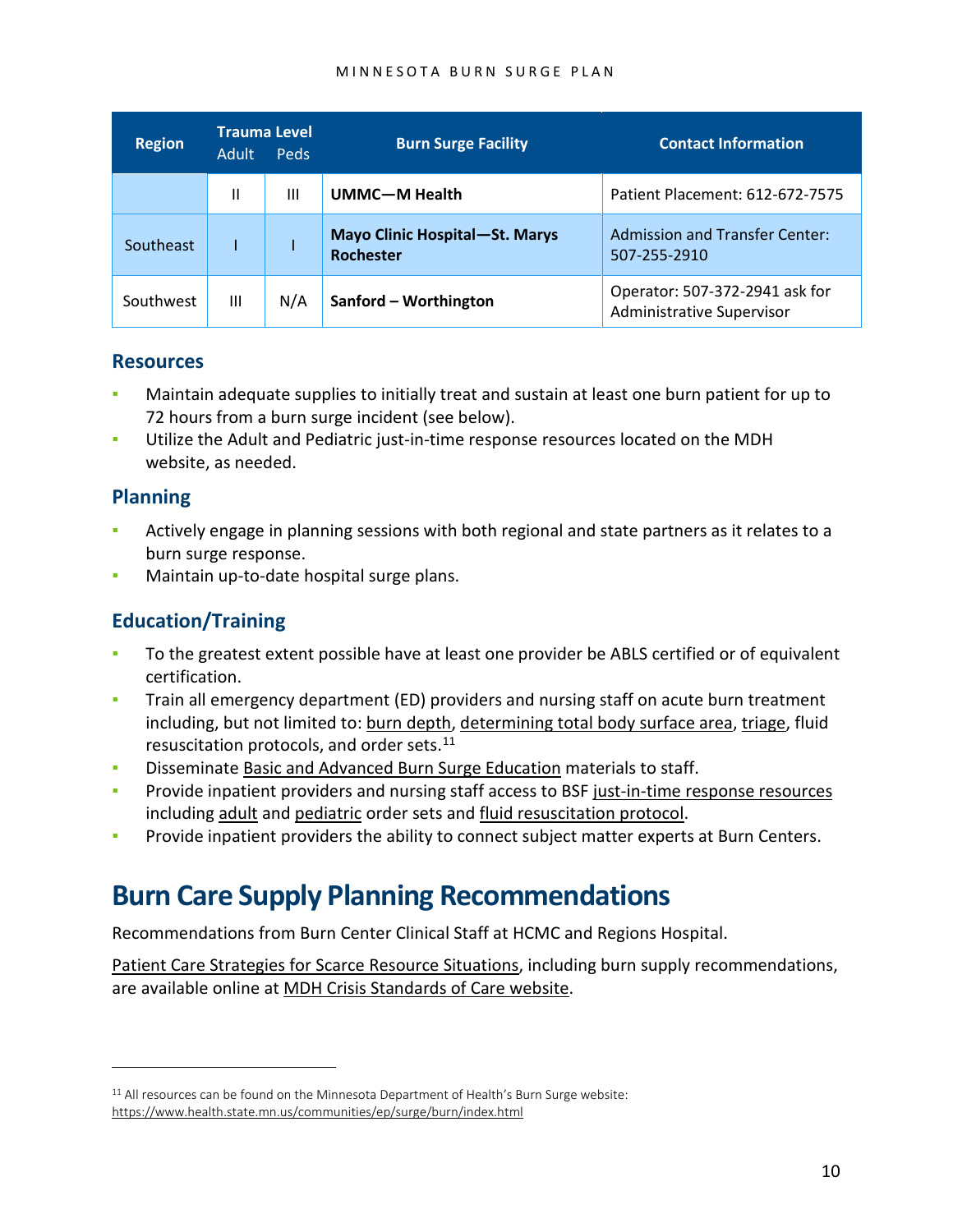Facilities stocking materials for burn care should consider their role and the resources in their community, and specific items determined by the institution based upon usual stock, vendors, cost, and protocols. Sterile sheets or gauze are appropriate for initial management of the burn patient. In a burn disaster, later dressings emphasize bacitracin/petrolatum impregnated gauze rather than silver-impregnated dressings (expensive to stockpile) unless silver-based dressings are easily and readily available. Establishing and maintaining "Burn Cart" may be a helpful approach to organizing and maintaining supplies and materials needed for a specific hospitals burn surge capability and capacity.

### <span id="page-10-0"></span>Hospital Outpatient

Outpatient clinics and urgent care centers may also cache appropriate supplies for their location and patient population. Assume half of all patients will require tetanus boosters, and assess and plan for up to 72 hours of pharmacy re-supply. Supply level planning considerations by facility type are:

| <b>Center Type</b>           | <b>ABA Burn Center</b> |    | <b>Burn Surge Facilities</b><br>(Level III & Level IV<br><b>Trauma Centers)</b> |  |
|------------------------------|------------------------|----|---------------------------------------------------------------------------------|--|
| <b>Number of Outpatients</b> | 100                    | 50 | 25                                                                              |  |

#### **Table B-1: Outpatient Recommended Supplies per Patient for 24-72 Hours**

*Quantity Item*

| 5  | 8 cm x18 cm (3 x 7 inch) sheets petroleum-impregnated gauze (e.g., Adaptic)                                                    |
|----|--------------------------------------------------------------------------------------------------------------------------------|
| 4  | 10 cm (4 inch) rolls of stretchable roller gauze (e.g., Kerlix); variety of sizes<br>suggested                                 |
| 2  | 120 gm (4oz) tube bacitracin                                                                                                   |
| 30 | Tablets of ibuprofen 800 mg and stock liquid form for pediatric use                                                            |
| 50 | Opioid analgesic tablets (50 tablets for 5 day supply if 1-2 tablets every 4 to 6<br>hours); also stock pediatric alternatives |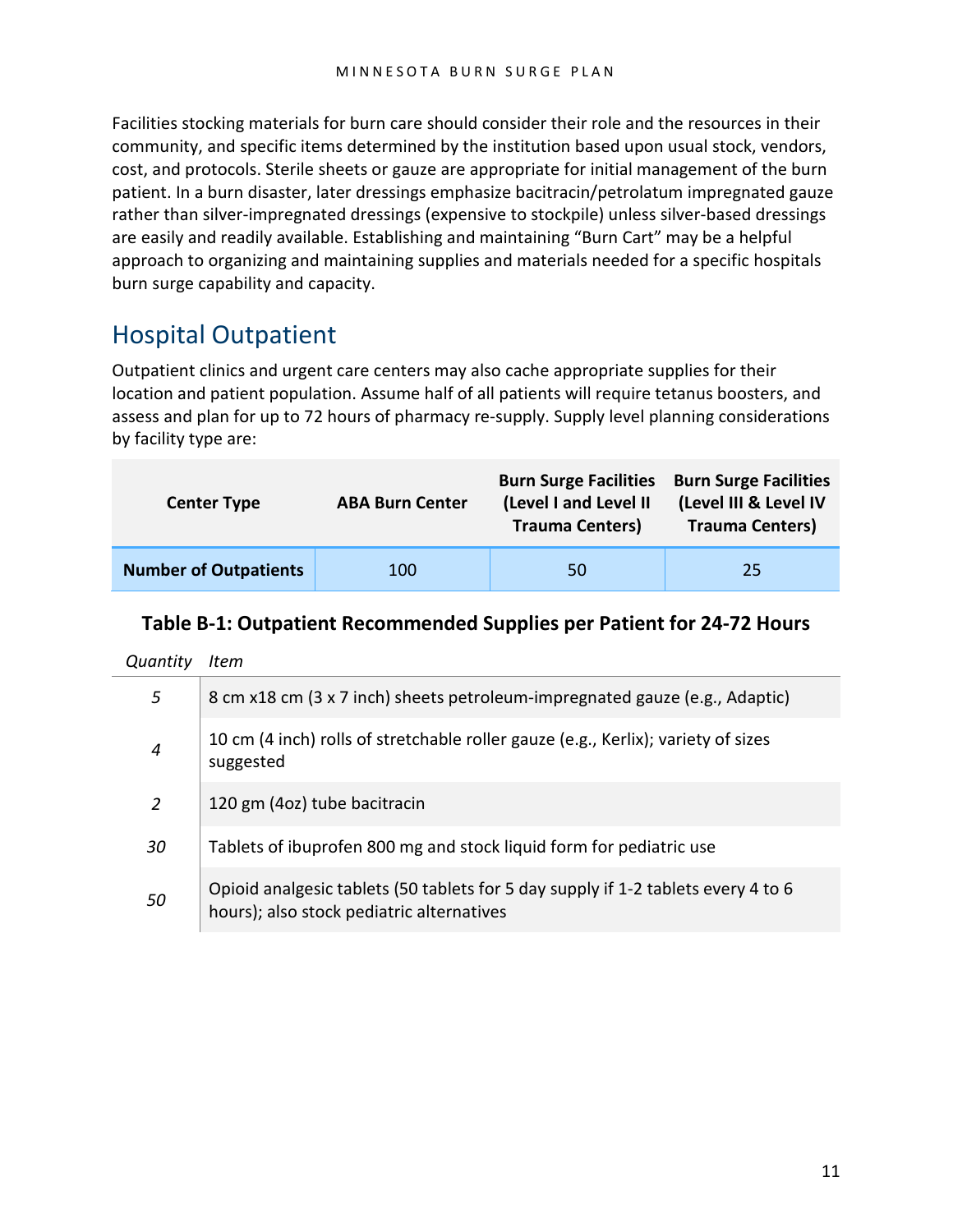### <span id="page-11-0"></span>Hospital Inpatient

Assess and plan for up to 72 hours of pharmacy re-supply. Supply level planning considerations by facility type are:

| <b>Center Type</b>          | <b>ABA Burn Center</b> | <b>Burn Surge Facilities</b><br>(Level I and Level II<br><b>Trauma Centers)</b> | <b>Burn Surge Facilities</b><br>(Level III & Level IV<br><b>Trauma Centers)</b> |  |
|-----------------------------|------------------------|---------------------------------------------------------------------------------|---------------------------------------------------------------------------------|--|
| <b>Number of Inpatients</b> | 50                     | 10                                                                              | 5.                                                                              |  |

#### **Table B-2: Inpatient Recommended Supplies per Patient for 24-72 Hours**

| Quantity       | <b>Item</b>                                                                                                                                                                                                                                    |
|----------------|------------------------------------------------------------------------------------------------------------------------------------------------------------------------------------------------------------------------------------------------|
| 15             | 8 cm x 18 cm (3 x 7 inch) sheets petroleum gauze (about 50 % of total body<br>surface area (TBSA) normal body mass is average for major burn patient)                                                                                          |
| $\overline{2}$ | Bacitracin 120 g (4 oz) tubes (or 1 lb. jar for 2 victims)                                                                                                                                                                                     |
| 10             | Rolls of 10 cm (4 inch) stretchable roller gauze, such as Kerlix                                                                                                                                                                               |
| $\overline{2}$ | 5 cm (2 inch) rolls stretchable roller gauze (e.g. Kerlix) for fingers/toes/small area<br>wrapping - can also substitute 4 inch and cut in half                                                                                                |
| 250            | mg of Morphine (or equivalent); 10 mg/hour x 24 hours per patient                                                                                                                                                                              |
|                | Massive doses of opioid analgesia and anxiolytics may be required by burn<br>patients (including any patients that are only receiving palliative care)                                                                                         |
| 1              | Tetanus booster per 2 patients                                                                                                                                                                                                                 |
| 14             | Liters of IV Fluid - for example from Parkland formula $4mL/kg \times 50\%$ BSA = 14<br>liters of Fluid. Lactated Ringers preferred, but saline is acceptable - may<br>contributed to acidosis (See Nurse Driven Fluid Resuscitation Protocol) |
| 1              | Central line (including 20% pediatric sizes)                                                                                                                                                                                                   |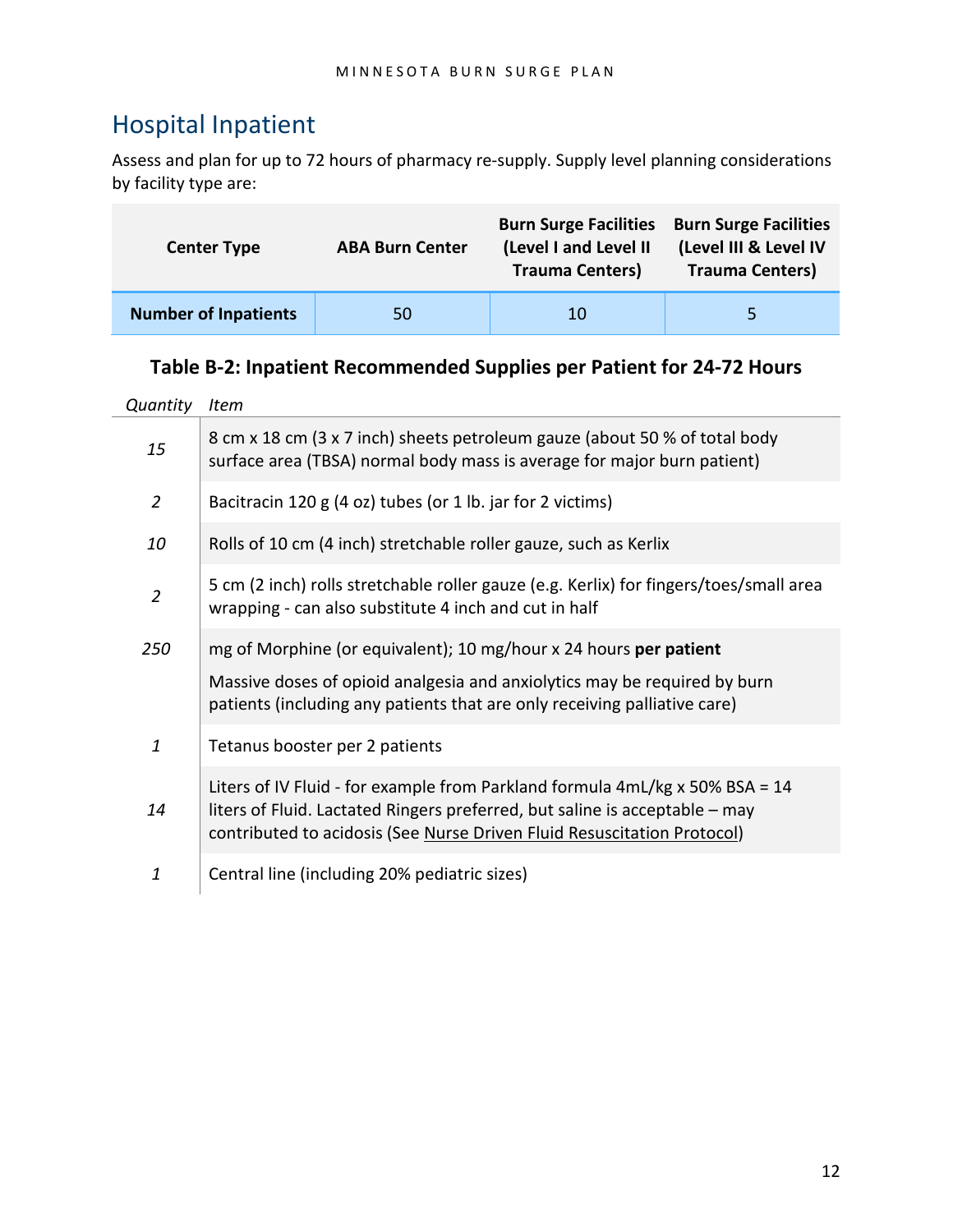## <span id="page-12-0"></span>**Concept of Operations**

The Minnesota state burn response incorporates the principles of conventional, contingency, and crisis care:

#### **Figure 1: The Continuum of Response**



### <span id="page-12-1"></span>Conventional (Local) Response

#### **Indicator**

An incident occurs resulting in burn victims.

#### **Response Operations**

#### **All entities will follow their normal local response operations.**

- **EMS:**
	- **In some cases, EMS protocols include direct EMS transport of burn patient from scene** to a Minnesota Burn Center. In other cases, protocols may include EMS transport to a local hospital for initial treatment and stabilization and secondary transport to a Minnesota Burn Center.
- **Local Hospitals:**
	- All hospitals providing emergency services should be equipped to initially treat and stabilize burn victims for up to 6 hours. When local resources are overwhelmed (which could be 1+ burn victims), the hospital should call a Minnesota Burn Center and request their assistance. Hospitals are to follow normal organizational referral protocols and American College of Surgeons (ACS) transfer criteria with respect to burn victims (See Appendix E). The local hospital should activate its usual hospital coalition and other plans to support patient treatment, transfer, and tracking.
- **Regional Health Care Coalitions:**
	- All eight regional coalitions have documented their regional response operations in their Burn Surge Annex to the HCC All-Hazards Preparedness and Response Plan.
- **Burn Centers:** 
	- The Burn Center notified (HCMC or Regions Hospital) will coordinate burn capacity. Burn Centers will continue to admit patients per normal operating protocols until capacity has been met.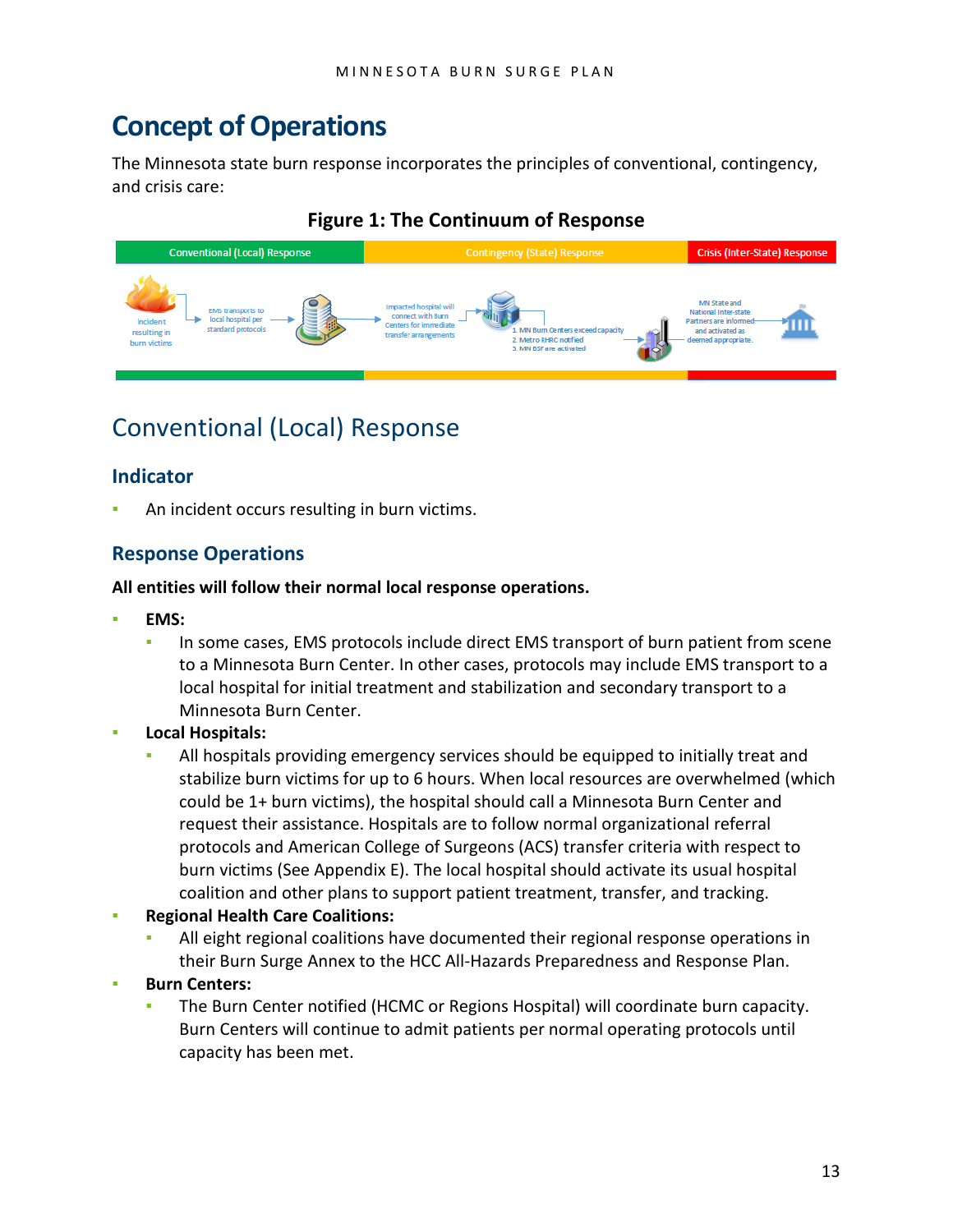## <span id="page-13-0"></span>Contingency (State) Response

#### **Trigger**

- The Minnesota Burn Centers have:
	- 1) Exceeded their current capacity and normal operations, and
	- 2) Activated their internal surge plans.

#### **Action**

The Minnesota Burn Centers jointly decide to notify the Metro Coalition's Regional Hospital Resource Center (RHRC) and have them activate the Minnesota Burn Surge Plan.

#### **Activation**

- 1) Minnesota Burn Centers notify Metro Coalition RHRC at **(612) 873-9911** to activate the Minnesota BSFs and other relevant partners.
- 2) Metro Coalition RHRC on-call will send a MNTrac regional alert to all users identified by the role of *Burn Surge.*[12](#page-13-1) The alert will include notification of:
	- Incident details as known
	- **BSF** activation

And requesting they:

- Update immediate bed capacity and bed surge capacity via MNTrac
- Join a conference call with all response partners in the near future for situational awareness and action

#### **Alerting/Notifications**

 $\overline{a}$ 

- MNTrac will serve as the main communication platform in providing situational updates and instant communication between all impacted stakeholders. Features to be used include but are not limited to:
	- *Alert Manager:* Alerts will be created, updated and published to "Burn Surge" Role and other partners as appropriate.
	- **EXED** *Command Center:* A coordination center will be opened and established to provide an instant communication platform.
	- *Bed Tracking:* A request for updated bed count will be disseminated for the use of potential off-loading by Burn Centers for surge purposes.
	- *Resource Requests*, if applicable.
	- **Patient Tracking, if applicable.**

<span id="page-13-1"></span><sup>&</sup>lt;sup>12</sup> See Appendix F for more information on to how to receive this alert.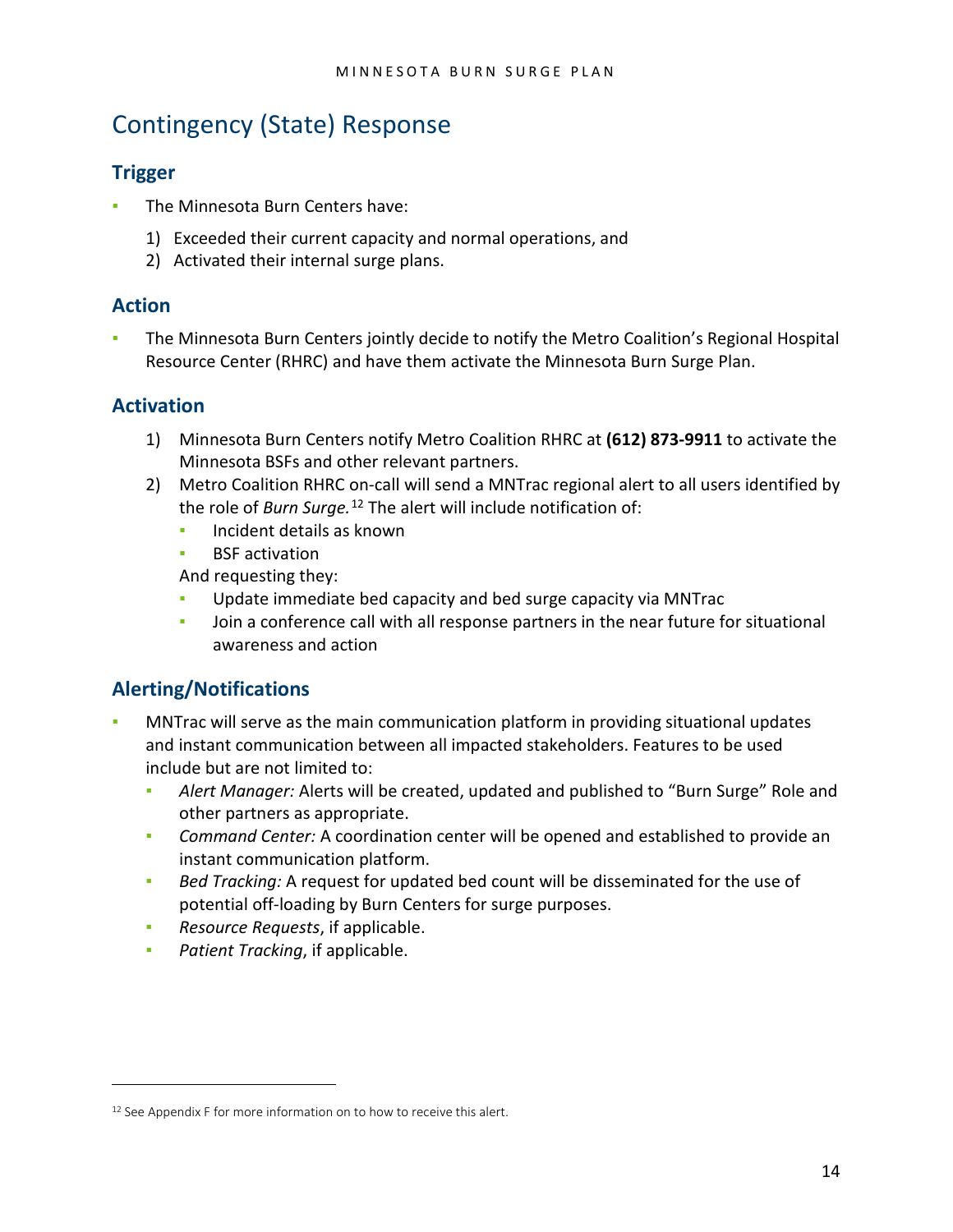#### **Response Operations**

- **Metro Health and Medical Preparedness Coalition Regional Hospital Resource Center (RHRC):** 
	- Will activate the Minnesota Burn Plan using pre-established procedures.
	- Will assist with activities such as off-loading current patients from the Burn Centers to available appropriate facilities and requesting resources across state partners.
	- **May assist in patient tracking of victims once destinations have been identified by the** Burn Centers' Medical Directors (or clinician designees).
- **EMS:**
	- Will enact MOU/MOAs as necessary and continue to transport patients per protocols.
- **Local Hospital(s):**
	- Continue to treat burn patients for up to 6 hours.
	- Will coordinate transfer of patients to appropriate BSF or Burn Center.
- **Minnesota Burn Centers:** 
	- Either HCMC or Regions; whichever is contacted first and is leading the response, will actively coordinate with the Metro RHRC during the event.
	- **Medical Directors, or their designees, will determine the most appropriate facility for** burn patients based on their injuries and treatment requirements.
	- ABA program coordinator<sup>[13](#page-14-0)</sup> will request bed availability in the ABA Midwest Region.
- **Minnesota BSFs:**
	- Will maintain situational awareness and remain on "standby" until requested to respond (e.g. accept off-loaded patients, fulfill any resource requests, etc.)
		- **•** Those in closer proximity to the incident may be required to respond earlier than those located farther away.
	- Will provide updated immediate bed capacity and bed surge capacity.
	- Will activate internal surge plans in preparation to:
		- Rapidly discharge patients if appropriate and/or
		- **EXECT** Admit and treat patients according to their reported capacity.
- **Regional Health Care Coalitions:**
	- Will continue to respond according to their regional response operations in their Burn Surge Annex to the HCC All-Hazards Preparedness and Response Plan.
- **MDH-CEPR:**

 $\overline{a}$ 

Will maintain situational awareness and share situational awareness with the GLHP as appropriate.

*Telemedicine options: Telephone/telemedicine expertise will need to be made available to facilities caring for burn patients beyond 6 hours. If volume requires, a hotline may be set up and/or burn unit personnel from other centers may be engaged to provide advice and support to the Burn Surge Facilities or others caring for burn patients for a prolonged period.*

<span id="page-14-0"></span><sup>&</sup>lt;sup>13</sup> The ABA Midwest Region Point of Contact is Regions Hospital in Minnesota. A Regions Hospital staff member is the point of contact.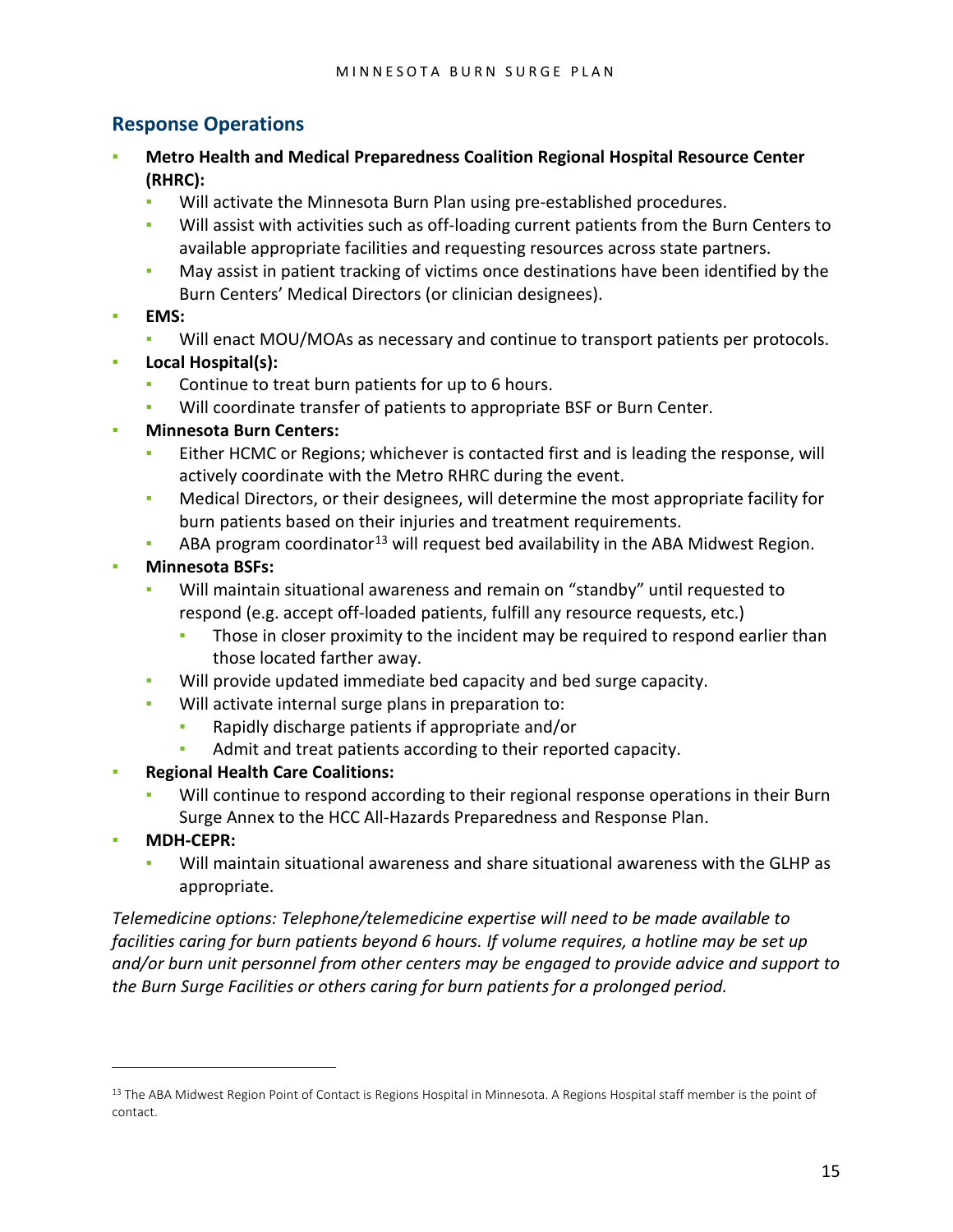## <span id="page-15-0"></span>Crisis (Inter-State) Response

Throughout this phase, two key questions will be addressed to determine level of involvement needed by national inter-state partners (Midwest ABA regional partners and GLHP/HHS Region V):

- 1) Do we require definitive burn care assistance from national inter-state Burn Centers?
- 2) Do our responding hospitals need additional clinical resources, specialized staff, transportation assistance or clinical guidance for stabilization purposes?

#### **Trigger**

There is either an immediate need or future need (in the next 72 hours) to send burn victims directly to Burn Centers outside of Minnesota because:

- 1) The Minnesota Burn Centers have:
	- Exceeded their surge capacity and resources and cannot safely admit another burn victim.

and

- 2) The Minnesota Burn Surge Facilities have:
	- Exceeded their burn surge capacity, and/or
	- **EXECTE:** Determined their resources are insufficient to meet the need.

#### **Action**

Regions Hospital (the ABA Midwest Region coordinating center) will notify the ABA Midwest region and MDH-CEPR will notify GLHP partners of the need to transfer patients outside of Minnesota over the next 72 hours so they can receive definitive care.

#### **Response Operations**

- **Metro Health and Medical Preparedness Coalition RHRC:**
	- Will help create patient lists and facilitate transportation and tracking of patients once destinations have been identified.
- **EMS**
	- Will continue to transport patients to appropriate BSF or Burn Center.
	- Will request EMS assets (e.g. ambulance strike teams) from the EMSRB as needed.
- **Local Hospital(s)**
	- Will continue to stabilize patients and coordinate transfer of patients to appropriate BSF or Burn Center.
- **Minnesota Burn Centers:**
	- Medical Directors or their designees will determine the most appropriate facility for burn patients based on their injuries and treatment requirements.
	- Will actively consult with BSF regarding medical guidance.
	- Will actively consult with the ABA Midwest partners to determine final destination for patients awaiting definitive care transport.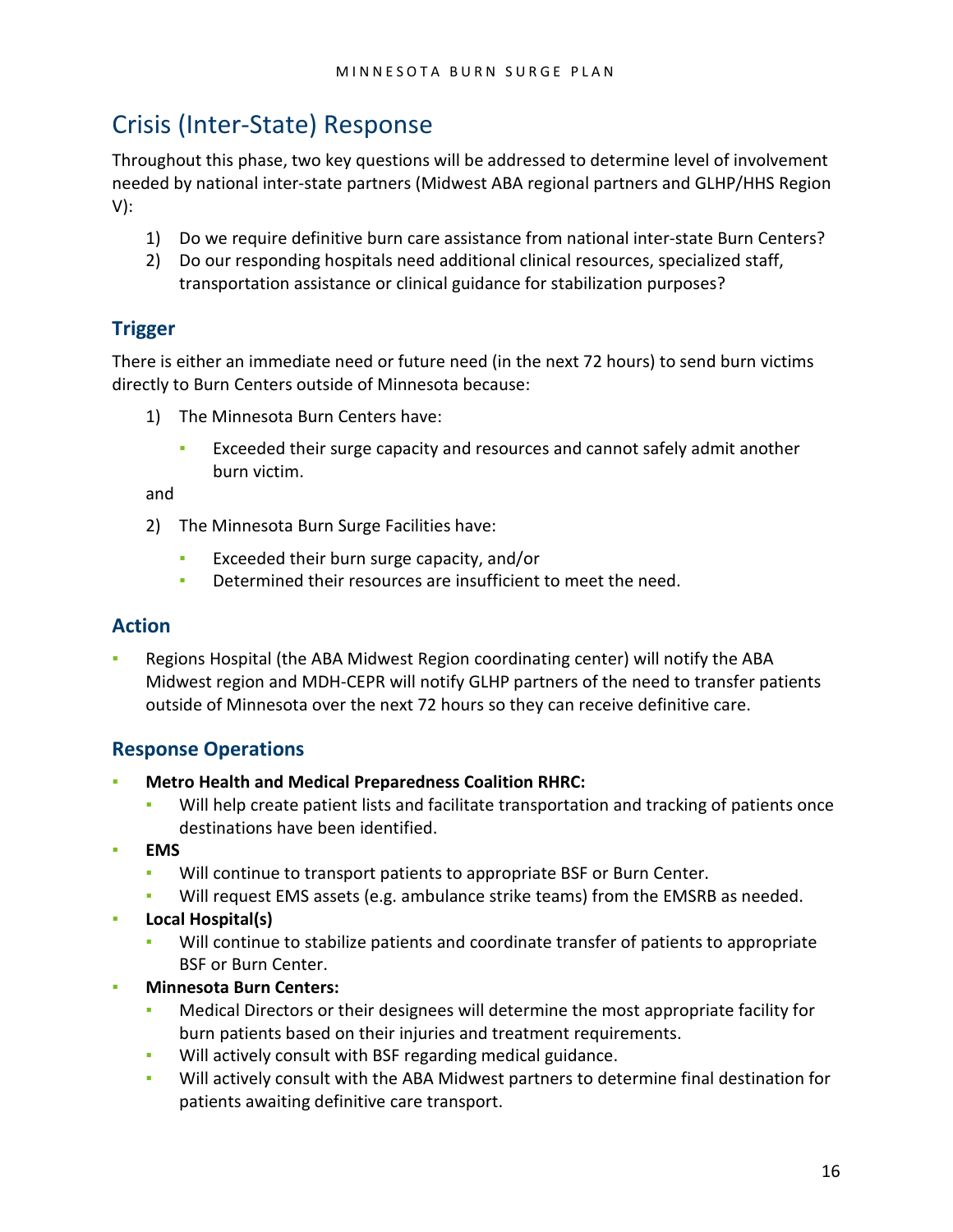- Will communicate movement of patients out of state to MDH-CEPR.
- **Minnesota BSFs:**
	- Will maintain situational awareness with all partners and will be in communication with Minnesota Burn Centers or assigned designee in receiving medical consultation for burn treatment.
	- **•** Will continue to treat burn victims and work collaboratively with respective regional partners until a Burn Center is ready to accept the patients for definitive care.
	- Will share patient information from their facility with Burn Centers and MDH-CEPR to help inform triage/transport priority.
	- Will prepare the patients for transport to definitive care location.
- **Regional Health Care Coalitions:**
	- Will continue to respond according to their regional response operations in their Burn Surge Annex to the HCC All-Hazards Preparedness and Response Plan.
- **MDH-CEPR:**
	- Will work collaboratively with Metro RHRC partners in consolidating and centralizing communication efforts.
	- Will notify GLHP partners of intentions to transfer patients out of state.
	- Will provide situational awareness to other state agencies as appropriate, (e.g. EMSRB Director, Homeland Security Emergency Management (HSEM) Director).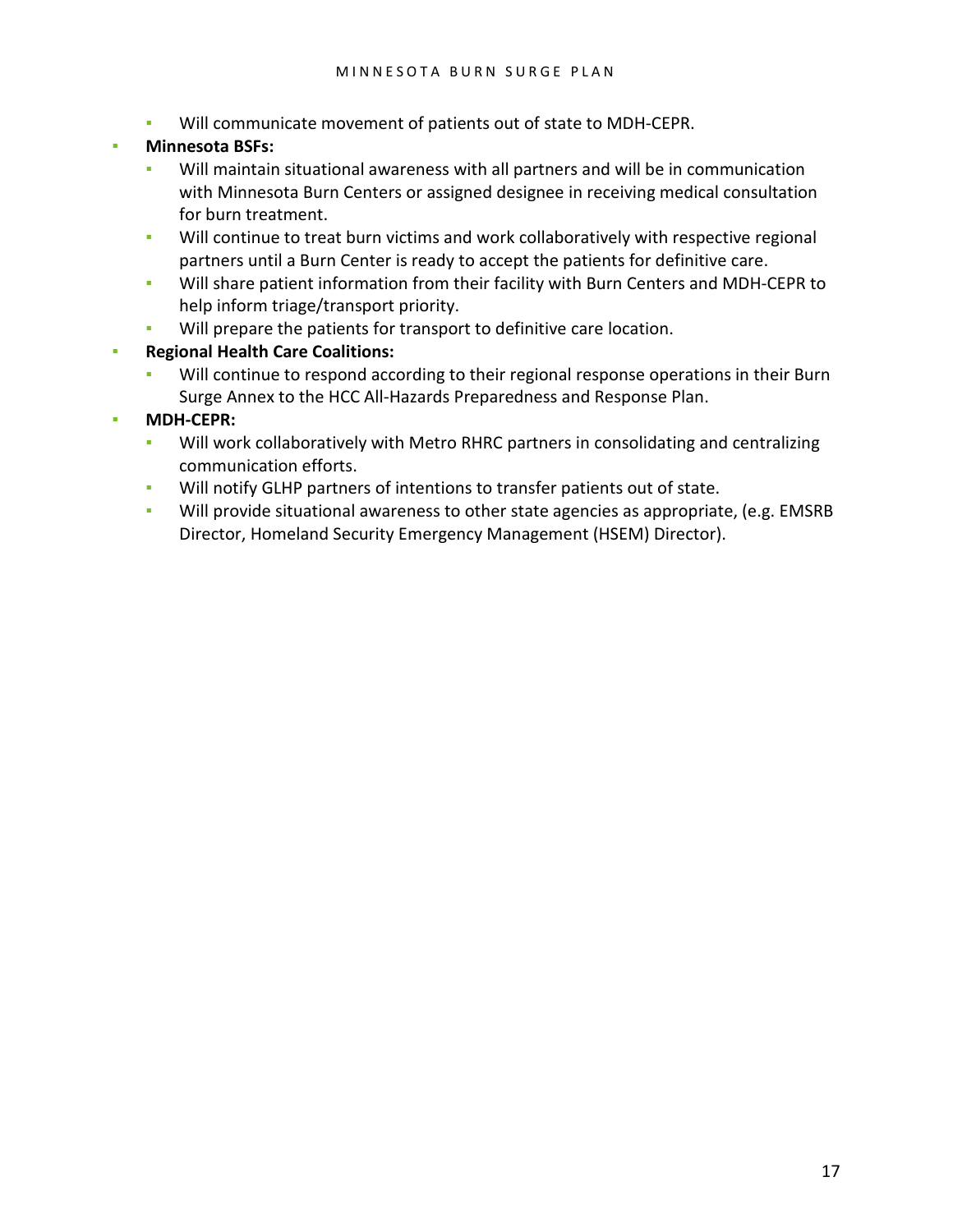## **Response Roles and Responsibilities**

A successful burn surge response requires statewide cooperation. This requires a clear delineation of roles for each partner during the burn surge response.

<span id="page-17-0"></span>

|                                        | <b>Roles and Responsibilities</b>                                                                                                                                                   |                                                                                                                                                                                                                                                                                                                               |                                                                                                                                                                                                                                                                                                                                                                                            |  |  |
|----------------------------------------|-------------------------------------------------------------------------------------------------------------------------------------------------------------------------------------|-------------------------------------------------------------------------------------------------------------------------------------------------------------------------------------------------------------------------------------------------------------------------------------------------------------------------------|--------------------------------------------------------------------------------------------------------------------------------------------------------------------------------------------------------------------------------------------------------------------------------------------------------------------------------------------------------------------------------------------|--|--|
| <b>Agency</b>                          | <b>Conventional</b>                                                                                                                                                                 | <b>Contingency</b>                                                                                                                                                                                                                                                                                                            | <b>Crisis</b>                                                                                                                                                                                                                                                                                                                                                                              |  |  |
| <b>EMS</b>                             | Transport burn victims per<br>normal protocols<br>Enact MOUs/MOAs as needed<br>л                                                                                                    | Enact MOUs/MOAs as needed<br>٠<br>Engage in communication with<br>п<br>other response partners                                                                                                                                                                                                                                | Notify EMSRB for need of<br>$\blacksquare$<br>Minnesota AST resources if<br>applicable<br>Engage in communication with<br>other response partners                                                                                                                                                                                                                                          |  |  |
| Local Hospital(s)                      | Maintain minimum stock of burn<br>supplies<br>Stabilize and treat burn victims<br>for up to 6 hours<br>Follow normal organizational<br>referral protocols                           | Activate internal surge plans<br>٠<br>Stabilize and triage burn victims<br>٠<br>and prepare them for transport<br>to multiple facilities<br>Continue to treat patients for up<br>٠<br>to 6 hours<br>Engage in communication with<br>$\blacksquare$<br>other response partners                                                 | Internal surge plans activated<br>Stabilize burn victims and<br>prepare them for transport to<br>multiple facilities<br>Continue to treat patients for up<br>٠<br>to 6 hours<br>Be prepared for possible<br>٠<br>transport delays<br>Engage in communication with<br>п<br>other response partners                                                                                          |  |  |
| <b>Burn Centers</b><br>(HCMC, Regions) | Admit patients per normal<br>$\blacksquare$<br>operating protocols until capacity<br>is met<br>Notify the RHRC of movement to<br>л<br><b>Contingency Response if</b><br>appropriate | Activate internal surge plans<br>٠<br>Actively coordinate with the<br>٠<br>Metro RHRC, BSFs, and MRCC<br>patient placement<br>Act as the response lead in<br>coordination with the Metro<br><b>RHRC</b><br>Provide medical guidance to BSF<br>٠<br>staff<br>Notify the ABA Midwest Region<br>п<br>of potential future need(s) | Medical teams will determine the<br>$\blacksquare$<br>most appropriate facility for burn<br>patients<br><b>Request ABA Midwest or GLHP</b><br>regions Burn Centers to accept<br>victims<br>Actively consult with BSF(s)<br>regarding patient stabilization<br>and medical guidance<br>Develop and maintain a process<br>٠<br>for recording burn casualty<br>reports associated with an MCI |  |  |

#### **Table 4: Roles and Responsibilities in Each Phase of Response**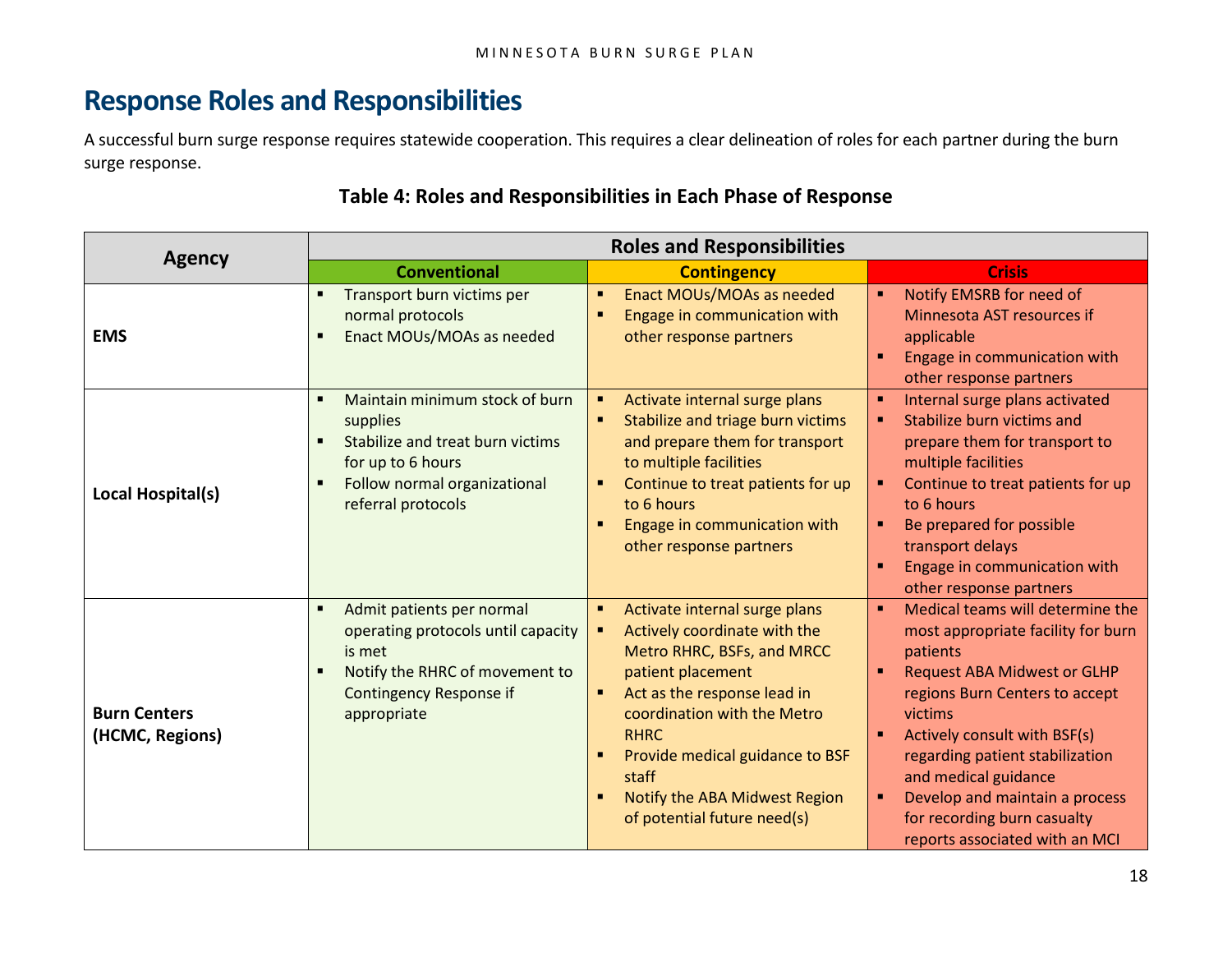#### <span id="page-18-0"></span>MINNESOTA BURN SURGE PLAN

|                                                                                                                               |                                           | <b>Roles and Responsibilities</b>                                                                                                                                                                                                                                                                                                                                                                                            |                                                                                                                                                                                                                                                                                                                                                            |  |  |
|-------------------------------------------------------------------------------------------------------------------------------|-------------------------------------------|------------------------------------------------------------------------------------------------------------------------------------------------------------------------------------------------------------------------------------------------------------------------------------------------------------------------------------------------------------------------------------------------------------------------------|------------------------------------------------------------------------------------------------------------------------------------------------------------------------------------------------------------------------------------------------------------------------------------------------------------------------------------------------------------|--|--|
| <b>Agency</b>                                                                                                                 | <b>Conventional</b>                       | <b>Contingency</b>                                                                                                                                                                                                                                                                                                                                                                                                           | <b>Crisis</b>                                                                                                                                                                                                                                                                                                                                              |  |  |
|                                                                                                                               |                                           |                                                                                                                                                                                                                                                                                                                                                                                                                              | <b>Maintain documentation for</b><br>potential reimbursement if state<br>of emergency declaration is<br>made                                                                                                                                                                                                                                               |  |  |
| <b>Burn Surge Facilities</b>                                                                                                  | No action required<br>٠                   | Acknowledge activation by RHRC<br>٠<br>Activate internal surge plans<br>п<br>Prepare to accept burn victims<br>based on pre-established MCI<br>numbers<br>Have both medical supplies and<br>staffing resources to initially treat<br>and sustain burn patient(s) for up<br>to 72 hours<br>Engage in communication with<br>other response partners<br><b>Consult with Burn Center medical</b><br>staff regarding patient care | Continue to provide care to burn<br>$\bullet$ .<br>victims<br>Prepare victims for intra- or inter-<br>state transport to Burn Centers<br>Continue to engage in<br>$\blacksquare$<br>communication with all response<br>partners<br>Maintain documentation for<br>$\blacksquare$<br>potential reimbursement if state<br>of emergency declaration is<br>made |  |  |
| <b>Regional Health Care</b><br><b>Coalitions</b>                                                                              | Support affected hospital as<br>requested | Activate regional coalition plans<br>٠<br>as appropriate<br>Promote information exchange,<br>п<br>transportation and patient<br>tracking as required                                                                                                                                                                                                                                                                         | Continue to promote information<br>exchange, transportation and<br>patient tracking as required                                                                                                                                                                                                                                                            |  |  |
| <b>Regional Hospital</b><br><b>Resource Center of the</b><br><b>Metro Health and Medical</b><br><b>Preparedness Coalition</b> | No action required                        | Activate the Minnesota Burn Plan<br>$\blacksquare$<br>at the request of the Burn<br>Centers, thus notifying Burn<br>Surge Facilities, EMS partners,<br>and MDH-CEPR.<br>Act as the response lead in<br>٠<br>coordination with the Burn<br><b>Centers</b>                                                                                                                                                                     | Support patient offloading from<br>$\blacksquare$<br><b>BSFs and Burn Centers to other</b><br>Trauma Level I or II facilities, as<br>appropriate $14$<br>Will help create patient lists and<br>facilitate transportation and<br>tracking of patients once<br>destinations have been<br>identified.                                                         |  |  |

 $\overline{a}$ 

<sup>&</sup>lt;sup>14</sup> For example, a BSF may transfer trauma patients to a Trauma Level I or II to create space for more burn patients if needed.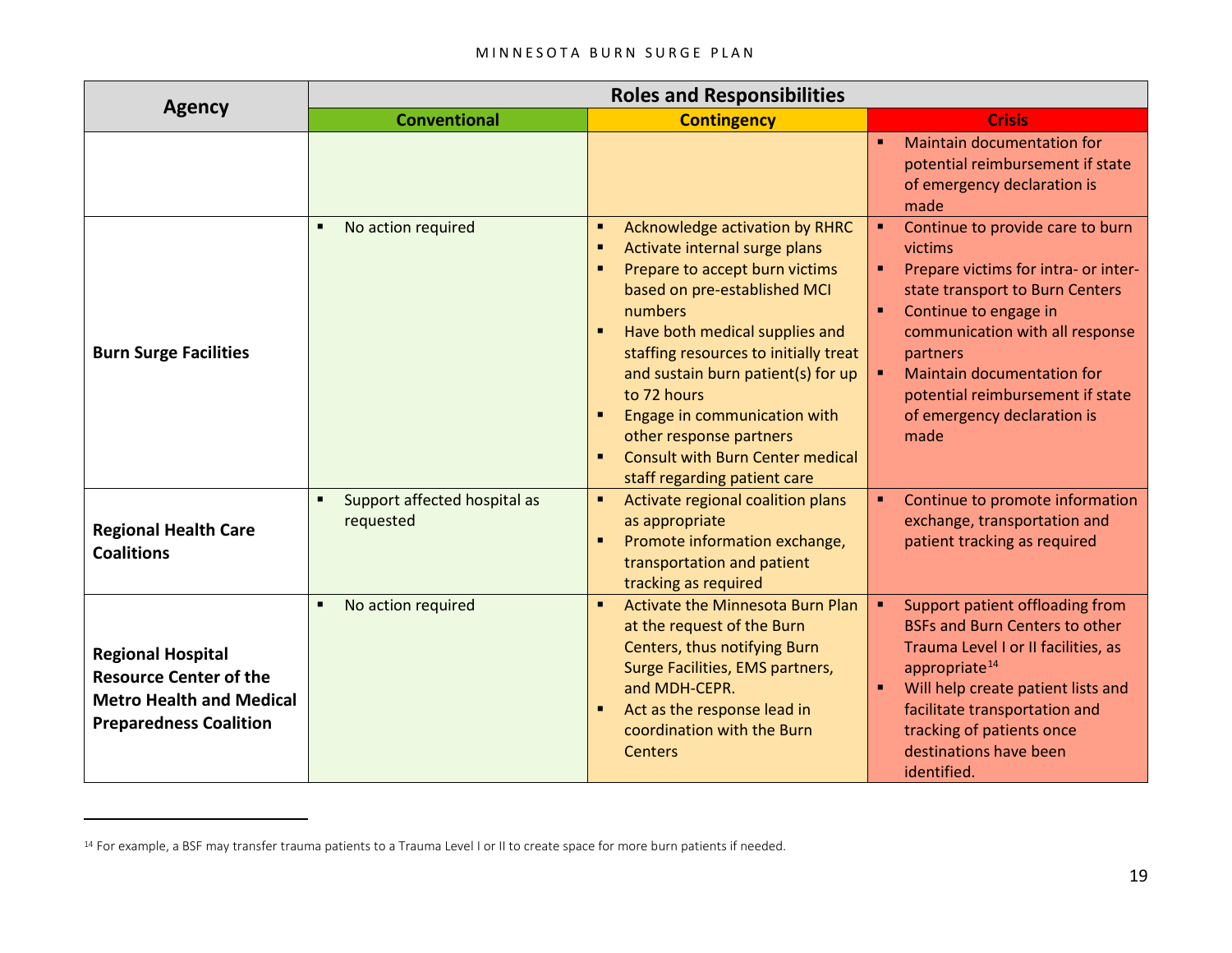#### MINNESOTA BURN SURGE PLAN

| <b>Agency</b>                                        |                                      |                                                                                                                                                                                                                                                             |                                                                                                                                                                                                                                                 |
|------------------------------------------------------|--------------------------------------|-------------------------------------------------------------------------------------------------------------------------------------------------------------------------------------------------------------------------------------------------------------|-------------------------------------------------------------------------------------------------------------------------------------------------------------------------------------------------------------------------------------------------|
|                                                      | <b>Conventional</b>                  | <b>Contingency</b>                                                                                                                                                                                                                                          | <b>Crisis</b>                                                                                                                                                                                                                                   |
|                                                      |                                      | Coordinate communications<br>$\blacksquare$<br>among all response partners,<br>including Burn Centers, BSFs,<br>EMS, and MDH-CEPR as required<br>Support information exchange<br>٠<br>and patient tracking as required                                      |                                                                                                                                                                                                                                                 |
| <b>MDH-CEPR</b>                                      | No action required<br>$\blacksquare$ | Serve in a supportive role to<br>$\blacksquare$<br>health care coalitions<br>Remain actively engaged in<br>$\blacksquare$<br>communications<br>Send a situational awareness<br>$\blacksquare$<br>alert to GLHP partners, as<br>appropriate                  | Upon request, notify the GLHP of<br>٠.<br>the need to find definitive care<br>for burn victims<br>Coordinate with Metro RHRC and<br><b>Burn Centers patient placement</b><br>with interstate partners                                           |
| <b>EMSRB</b>                                         | No action required<br>$\blacksquare$ | <b>Coordinate EMS transport</b><br>$\blacksquare$<br>resources as requested<br>Engage in communication with<br>٠<br>other response partners                                                                                                                 | <b>Coordinate EMS transport</b><br>$\blacksquare$<br>resources as requested<br>Possible activation of Minnesota<br>٠<br><b>ASTs</b><br>Possible waiver of staffing for<br>ambulances<br>Engage in communication with<br>other response partners |
| <b>ABA Midwest Region</b>                            | No action required<br>٠              | On alert for incident expansion<br>٠<br>Notify other ABA verified Burn<br>$\blacksquare$<br>Centers and gather capacity and<br>capability data to accept patients<br>over the course of 72-96 hours if<br>needed<br>Assist in patient triage as needed<br>٠ | Members will activate facility<br>$\blacksquare$<br>level burn surge plans<br>Provide overall support including<br>inter-state coordination, bed<br>availability request, and resource<br>request                                               |
| <b>Great Lakes Health Care</b><br>Partnership (GLHP) | No action required<br>$\blacksquare$ | Acknowledge situation when<br>٠<br>notified                                                                                                                                                                                                                 | Provide overall support including<br>inter-state coordination, bed<br>availability, and fulfill resource<br>requests as appropriate                                                                                                             |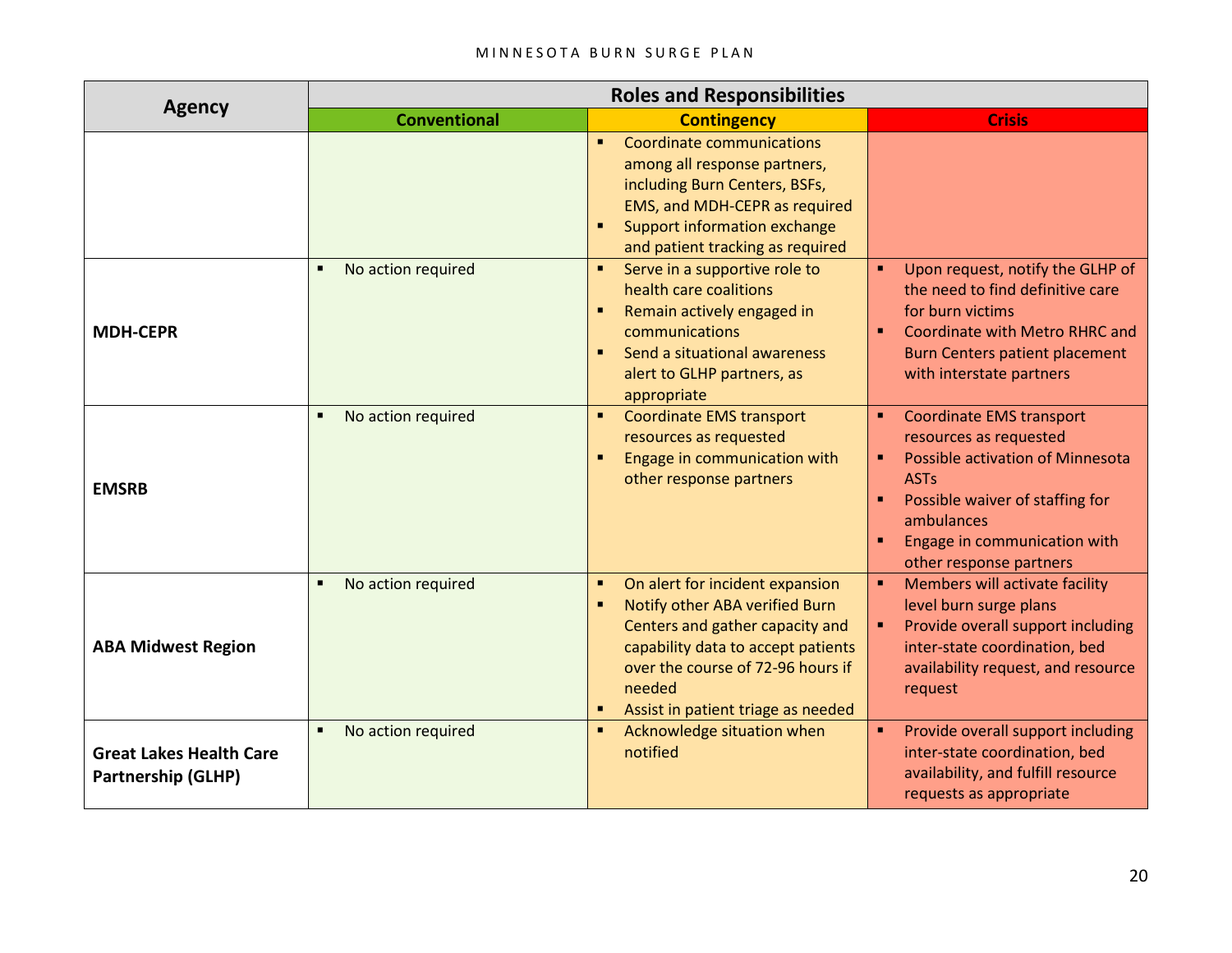## <span id="page-20-0"></span>**Plan Maintenance and Review**

This plan was developed through a collaborative effort of Minnesota's two ABA verified burn centers, the 13 BSFs, and regional HCCs.

This Plan will be maintained and distributed by MDH-CEPR and posted on the [MDH website.](https://www.health.state.mn.us/communities/ep/surge/burn/index.html) Review of the Plan will be, at minimum, annually; or after an exercise or activation as warranted. The review process will incorporate lessons learned from an activation and any new planning developments. Necessary subject matter experts will be consulted if needed.

Supporting partners are responsible for maintaining and reviewing their own internal plans. This includes the ABA Burn Centers, BSFs, HCCs, and other response partners. Additionally, each partner is responsible for having appropriate staff select the Burn Surge role in MNTrac and opt into the appropriate alert level (See Appendix F for more information).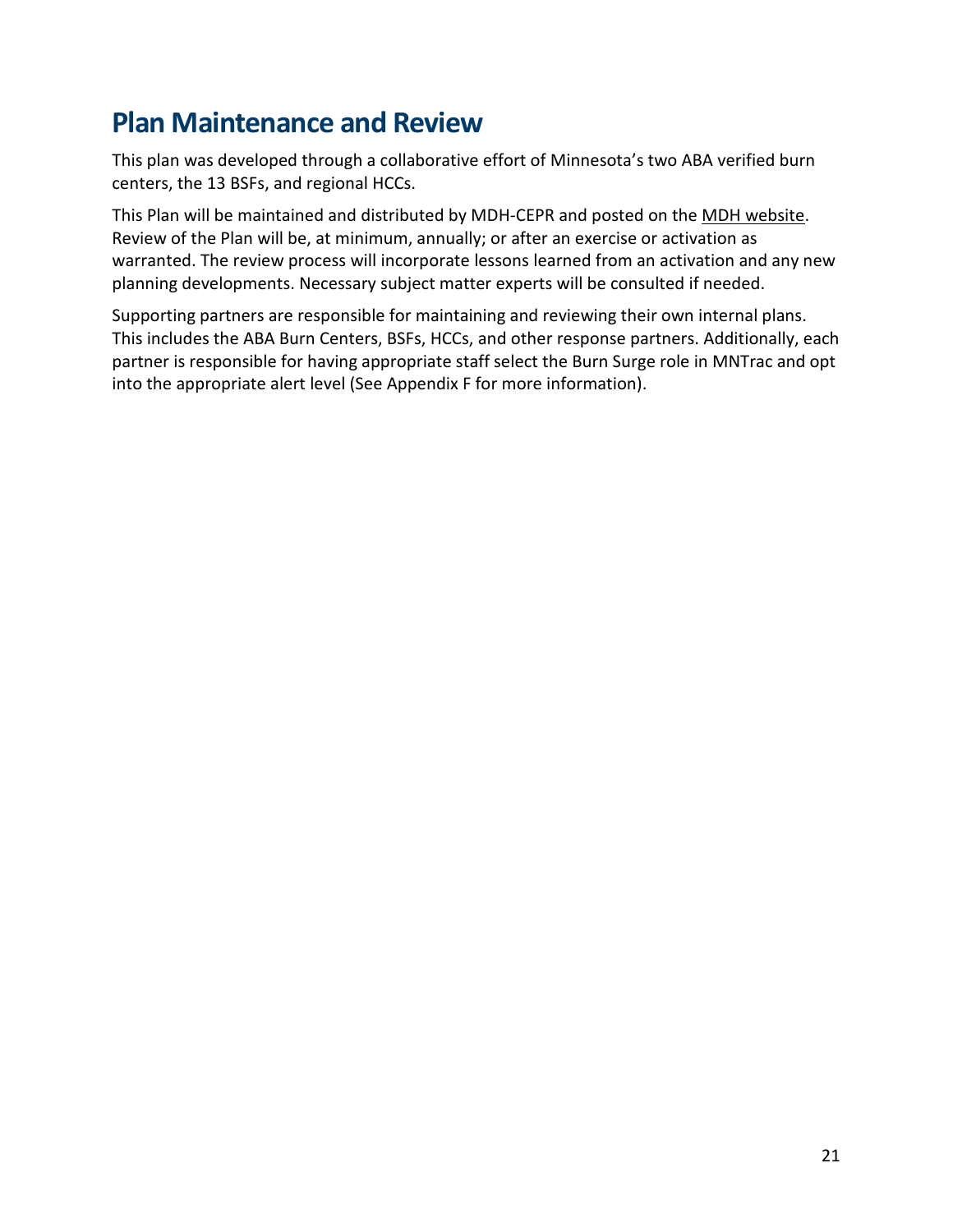<span id="page-21-0"></span>

### **Appendix A: Minnesota Burn Surge Response At-a-Glance**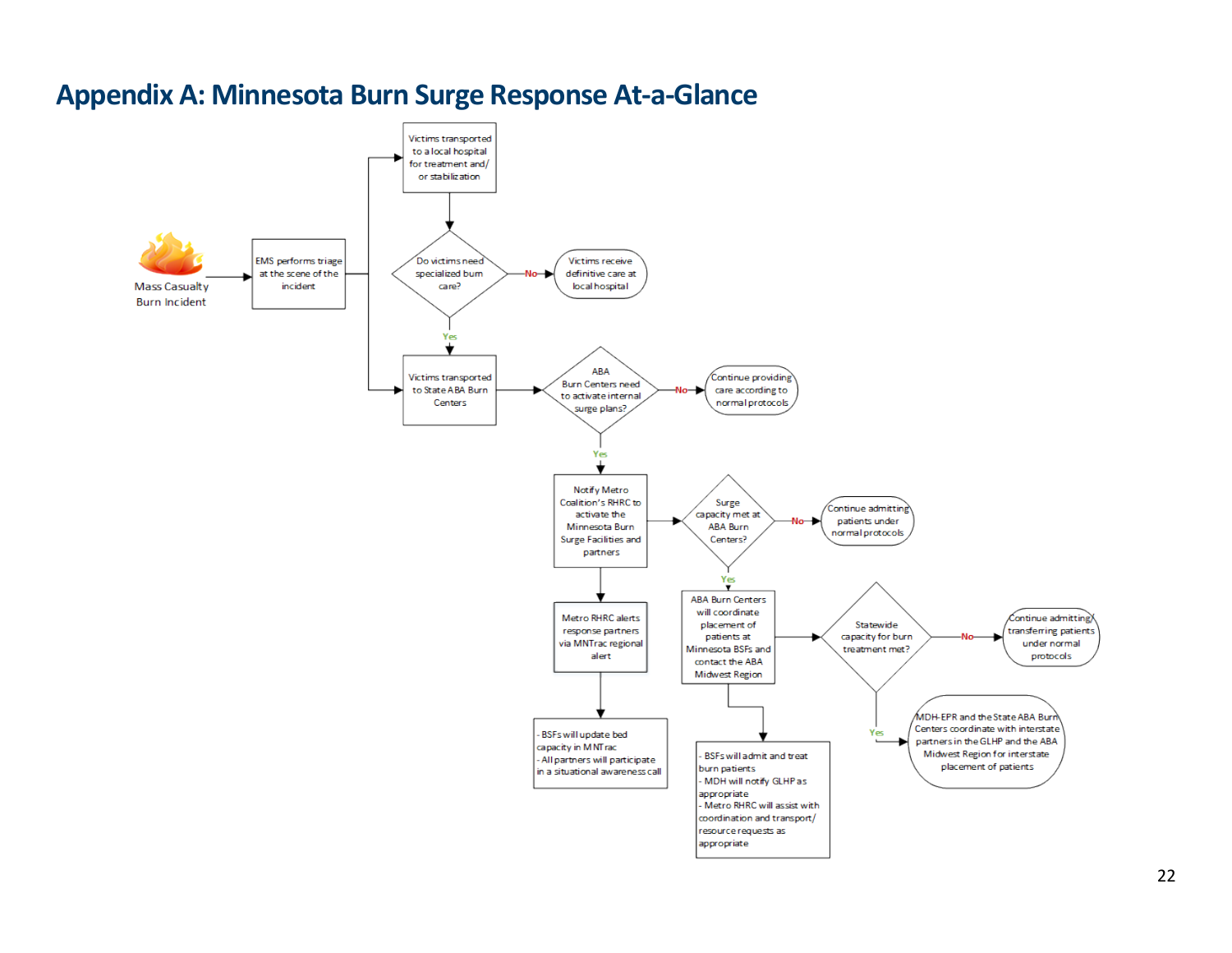## <span id="page-22-0"></span>**Appendix B: Emergency Medical Services Transportation**

This section is not meant to supersede any existing EMS communication protocols/guidelines. It will serve as a guide to assist in pointing to existing EMS communication structure in the system.

### <span id="page-22-1"></span>Assumption

The sending hospital will be responsible to coordinate transport of patient to the receiving facility unless otherwise directed.

### <span id="page-22-2"></span>Partner Roles and Responsibilities

The first three phases of burn care include response, rescue, and resuscitation, all of which are initiated by first responders and EMS providers. Ongoing care, support and patient transfer extend to community or regional hospitals or first receiving hospitals. These frontline organizations should have a system and plan in place to adjust operations, manage the initial influx of burn patients, and be capable of providing initial care and treatment to the burninjured patients, as directed by their medical directors or medical advisers.

#### **Conventional or Contingency Response:**

- **EMS** will maintain normal communications directly with their hospital or dispatch points of contact.
- EMS Regional Systems may be involved during these phases to assist with communication and coordination efforts in collaboration with EMSRB.
- **EMSRB** is responsible for coordinating EMS transport resources when requested by a local jurisdiction and involved in the overall communication process based on level of impact to the EMS local transport resources and the level of state activation.
- 24/7 365 requests from local jurisdictions, hospitals or EMS services for EMS transport resource assistance can be made through the Minnesota Duty Officer by calling 1-800-422- 0709. The Duty Officer will notify on-call EMSRB personnel with the specifics of the request and the EMSRB statewide response plan will be initiated to coordinate the requested EMS resources.

#### **Crisis Response:**

- EMSRB will collaborate and partner with EMS Regional Systems to be fully engaged in EMS discussions including, but not limited to: patient transport and resource availability (staff, appropriate and needed medical equipment, type and level of ground and air patient transport resources, response/travel times to jurisdiction, staging locations, etc.).
- Air transport may also be coordinated by the receiving hospital for rotor-wing and fixed wing transport within Minnesota.
- Inter-state transport arrangements will run through the appropriate request process: (1) Notification to State Duty Officer, (2) EMSRB contacted, (3) air transport arranged through usual channels, mutual aid agreements or by receiving Burn Center.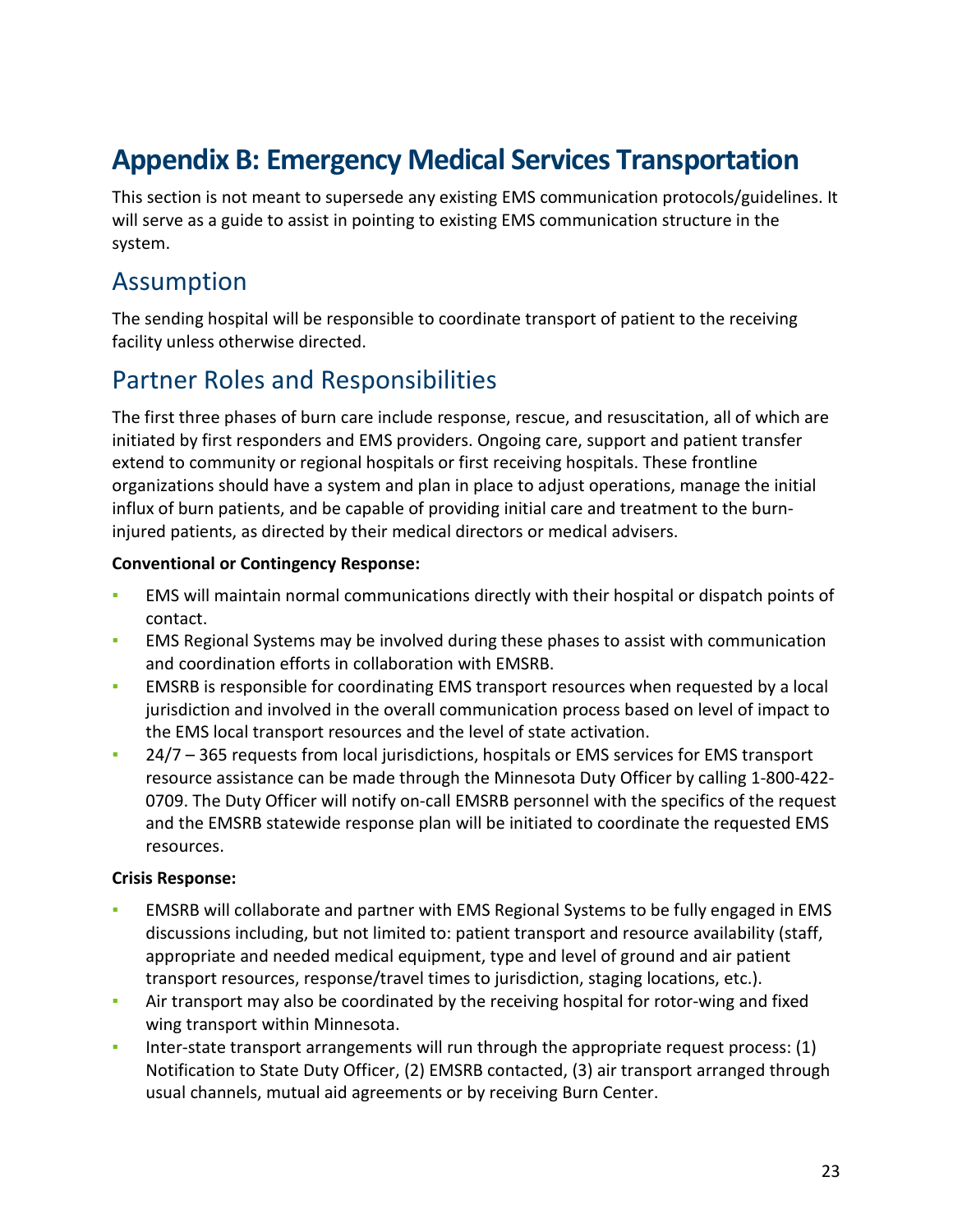### <span id="page-23-0"></span>Response Operations

- All EMS requests for patient transports should follow normal operating procedures:
	- Local (includes mutual aid agreements with neighboring EMS providers)
	- Regional (includes reaching beyond day-to-day mutual aid agreements)
	- **State (assistance with regional and statewide EMS resources by contacting the State** Duty Officer)
- **•** For reimbursement purposes (if declared as state emergency), it is important to remember to have all state requests run initially through your local emergency manager.
- National inter-state transports:
	- **•** The inter-state sending hospital will optimally be responsible to arrange transport for definitive care.
	- **•** If inter-state transport services are requested to augment transportation services within Minnesota borders, ensure the EMSRB is made aware and included in the integral components of this response.

### <span id="page-23-1"></span>Air Transport Resources

| <b>Air Service</b>             | <b>Hospital System</b>               | <b>Bases</b>                        | <b>Dispatch</b> | <b>Fixed Wing</b>       | <b>Rotor Wing</b>       | <b>IFR Rotor</b> |
|--------------------------------|--------------------------------------|-------------------------------------|-----------------|-------------------------|-------------------------|------------------|
| <b>Avera Careflight</b>        | Avera                                | <b>SD</b>                           | 800-592-1889    | $\mathsf{X}$            | $\mathsf{X}$            | $\mathsf{X}$     |
| Life Link III                  | <b>Hospital Consortium</b>           | <b>MN</b><br>WI                     | 800-323-1377    | X                       | X                       |                  |
| Mayo One                       | <b>Mayo Clinic</b>                   | <b>MN</b><br>WI                     | 800-237-6822    | $\mathsf{X}$            | $\mathsf{X}$            | $\mathsf{X}$     |
| <b>MedLink AIR</b>             | <b>Gunderson Health System</b>       | WI                                  | 800-527-1200    |                         | X                       | X.               |
| Mercy Air Med                  | Mercy North Iowa                     | IA                                  | 877-463-7291    |                         | X                       |                  |
| Ministry Spirit Air            | Ministry Health Care                 | WI                                  | 888-411-1362    |                         | X                       | X.               |
| <b>North Memorial Air Care</b> | <b>North Memorial Medical Center</b> | <b>MN</b><br>WI                     | 800-247-0229    |                         | $\overline{X}$          | $\mathsf{X}$     |
| <b>NorthStar Criticair</b>     | <b>Trinity Health</b>                | <b>MN</b><br><b>ND</b><br><b>SD</b> | 800-223-1596    |                         | X                       |                  |
| Sanford Air Med                | Sanford Health                       | <b>MN</b><br><b>ND</b><br><b>SD</b> | 844-424-7633    | $\overline{\mathsf{X}}$ | $\overline{\mathsf{x}}$ | $\overline{X}$   |
| Valley Med Flight              | Independent                          | MI<br><b>MN</b><br><b>ND</b>        | 800-828-0168    |                         | X                       | X                |

#### **Table B-1: Air Transport Resource Contact List**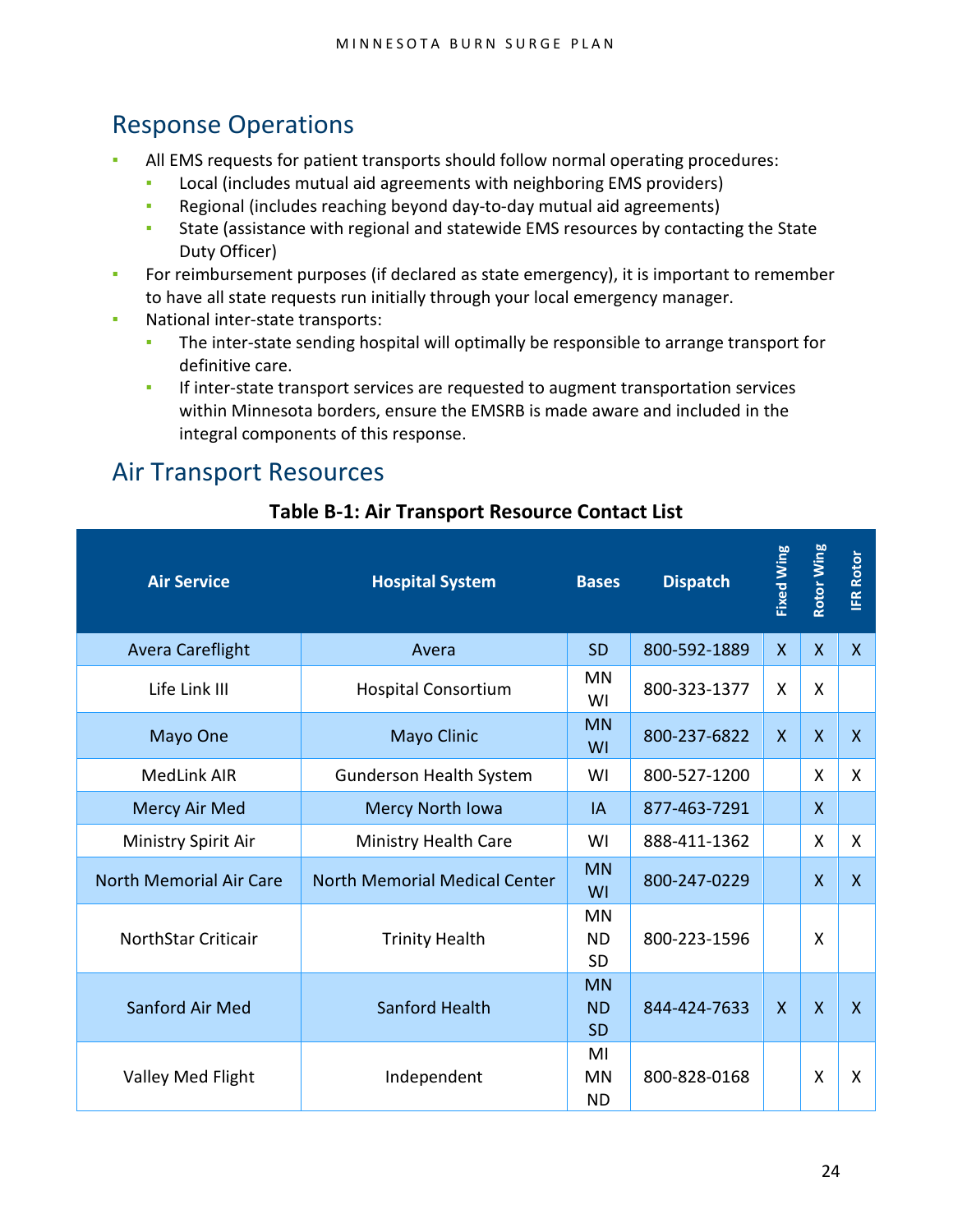## **Appendix C: Interstate Burn Unit Resources**

<span id="page-24-0"></span>

| <b>ABA Midwest Region Verified Burn Centers</b> |                    |                                                                   |                                 | <b>Burn Centers located in Both</b> |             |                                                          | <b>Great Lakes Health Care Partnership Burn Centers</b> |              |                                        |                                                              |                                 |
|-------------------------------------------------|--------------------|-------------------------------------------------------------------|---------------------------------|-------------------------------------|-------------|----------------------------------------------------------|---------------------------------------------------------|--------------|----------------------------------------|--------------------------------------------------------------|---------------------------------|
| <b>State</b>                                    | City               | Hospital                                                          | No.<br>$\circ f$<br><b>Beds</b> | <b>State</b>                        | City        | Hospital                                                 | No.<br>$\circ f$<br><b>Beds</b>                         | <b>State</b> | City                                   | <b>Hospital</b>                                              | No.<br>$\circ f$<br><b>Beds</b> |
| lowa                                            | Iowa City          | University of Iowa                                                | 16                              | lllinois                            | Maywood     | Loyola University<br><b>Medical Center</b>               | 10                                                      | Indiana      | <b>Fort Wayne</b>                      | St. Joseph Hospital                                          | 12                              |
|                                                 | Columbia           | University of<br>Missouri, Peak<br><b>Memorial Burn</b><br>Center | 16                              |                                     | Chicago     | <b>Cook County</b><br>Hospital                           | 18                                                      |              | Indianapolis                           | Eskenazi Health, Richard M.<br><b>Fairbanks Burn Center</b>  | 15                              |
| Missouri                                        | <b>Kansas City</b> | Children's Mercy<br>Hospital                                      | 13                              |                                     |             | University of<br>Chicago                                 | 16                                                      |              | Indianapolis                           | Riley Hospital for Children at<br><b>Indiana University</b>  | 6                               |
|                                                 | Springfield        | The Burn Center at<br>St. John's                                  | 9                               |                                     | Springfield | <b>Memorial Medical</b><br>Center                        | 10                                                      | Michigan     | <b>Ann Arbor</b>                       | University of Michigan Health<br><b>Systems</b>              | 16                              |
|                                                 | St. Louis          | <b>Barnes Jewish</b><br>Hospital,<br>Washington<br>University     | 24                              | Wisconsin                           | Madison     | University of<br><b>Wisconsin Hospitals</b><br>& Clinics | $\overline{7}$                                          |              | <b>Detroit</b>                         | <b>Detroit Receiving Hospital Burn</b><br>Center             | 12                              |
|                                                 |                    | St. John's Mercy<br><b>Medical Center</b>                         | 15                              |                                     |             |                                                          |                                                         |              |                                        | Children's Hospital of Michigan                              | 10                              |
| Nebraska                                        | Lincoln            | St. Elizabeth<br><b>Community Health</b><br>Center                | 16                              |                                     |             |                                                          |                                                         |              | Akron                                  | <b>Children's Hospital Medical</b><br><b>Center of Akron</b> | 12                              |
|                                                 | Columbus           | Children's Hospital<br>Inc.                                       | 8                               |                                     |             |                                                          |                                                         |              | Cincinnati                             | The University Hospital Burn<br>Center                       | $\overline{9}$                  |
|                                                 |                    |                                                                   |                                 |                                     |             |                                                          | Ohio                                                    |              | <b>Shriners Hospitals for Children</b> | 14                                                           |                                 |
|                                                 |                    |                                                                   |                                 |                                     |             |                                                          |                                                         |              | Cleveland                              | <b>MetroHealth Medical Center</b>                            | 14                              |
|                                                 |                    |                                                                   |                                 |                                     |             |                                                          |                                                         |              |                                        | Nationwide Children's Hospital                               | 14                              |
|                                                 |                    |                                                                   |                                 |                                     |             |                                                          |                                                         |              | <b>Columbus</b>                        | The Ohio State University<br><b>Wexner Medical Center</b>    | 19                              |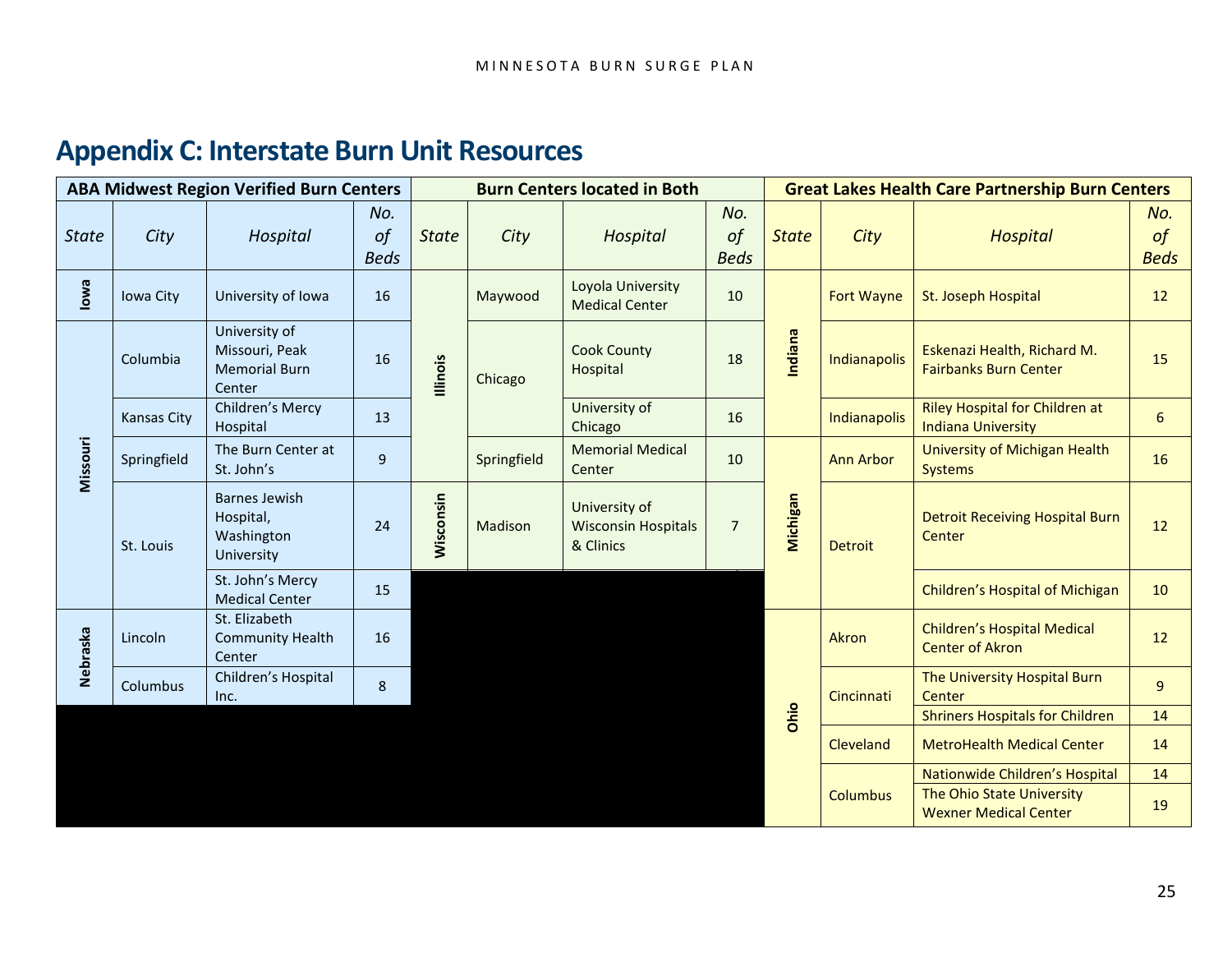## <span id="page-25-0"></span>**Appendix D: Burn Hospital Surge Capacity and Response Planning**

The ABA (2005) has defined surge capacity as "the ability to manage a surge of 50% above the self-reported capacity of a Burn Center. Crisis surge capacity implies the practice of care outside the traditional standard of care. Hick et al. (2009) differentiated surge capacity based on the use of four metrics—Space, Staff, Stuff, and Special (in this case burn). Kearns et al. (2014) further differentiated the surge capacity levels.

| <b>Surge</b><br>Capacity<br>Level | <b>Surge Capacity</b><br>(Hick et al.)                                                                                                                                                                                                                                                                                                                                                | <b>Burn Surge Capacity</b><br>(Kearns et al.)                                                                                                                                                                                                                                                                                                                                                                                                                                                                                                                                                                                                                                                                                                                                                           |
|-----------------------------------|---------------------------------------------------------------------------------------------------------------------------------------------------------------------------------------------------------------------------------------------------------------------------------------------------------------------------------------------------------------------------------------|---------------------------------------------------------------------------------------------------------------------------------------------------------------------------------------------------------------------------------------------------------------------------------------------------------------------------------------------------------------------------------------------------------------------------------------------------------------------------------------------------------------------------------------------------------------------------------------------------------------------------------------------------------------------------------------------------------------------------------------------------------------------------------------------------------|
| <b>Conventional</b>               | The spaces, staff, and supplies used<br>are consistent with daily practices in<br>the institution.<br>These spaces and practices are used<br>during a mass casualty incident that<br>triggers activation                                                                                                                                                                              | Relies on the spaces, staff, and supplies in a given emergency<br>department providing care during a MCI, which triggers a<br>facility EOP, and may require staff to manage some burn-<br>injured patients up to six hours with existing staff and existing<br>supplies, pharmaceuticals, and equipment.<br>Standard of care is maintained.                                                                                                                                                                                                                                                                                                                                                                                                                                                             |
| <b>Contingency</b>                | The spaces, staff, and supplies used<br>are not consistent with daily<br>practices but maintain or have<br>minimal impact on usual patient<br>care practices.<br>These spaces or practices may be<br>used temporarily during a major<br>mass casualty incident or on a more<br>sustained basis during a disaster<br>(when the demands of the incident<br>exceed community resources). | Relies on the spaces, both in the emergency department and<br>designated areas in the facility.<br>Relies on staff who have appropriate credentials but do not<br>routinely manage patients with injuries of this nature.<br>Relies on SPE that may be marginally sufficient from on hand<br>stock or available through a rapid deployment from a<br>state/regional disaster medical team for a period of 6-24<br>hours.<br>Standard of care is maintained but could be only marginally<br>sufficient.                                                                                                                                                                                                                                                                                                  |
| <b>Crisis</b>                     | Adaptive spaces, staff, and supplies<br>are not consistent with usual<br>standards of care but provide<br>sufficiency of care in the setting of a<br>catastrophic disaster (provide the<br>best possible care to patients, given<br>the circumstances and resources<br>available).                                                                                                    | Relies on alternative care sites such as rapidly deployed tents<br>in the parking area or adjacent building.<br>Relies heavily on staff, mutual aid personnel, and volunteers<br>who may or may not have the credentials to manage patients<br>with injuries of this nature.<br>Relies on SPE from on-hand stock, rapidly deployed stock<br>from state, regional, or federal resources, and still may not<br>meet the needs for a period of 24-120 hours (depending<br>upon the event, it could extend beyond 120 hours).<br>Some care during this period will be provided outside the<br>typical standard of care.<br>* For crisis surge capacity, a time-limited altered standard-of-care policy<br>should be developed for care during this period and reviewed by the<br>hospital ethics committee. |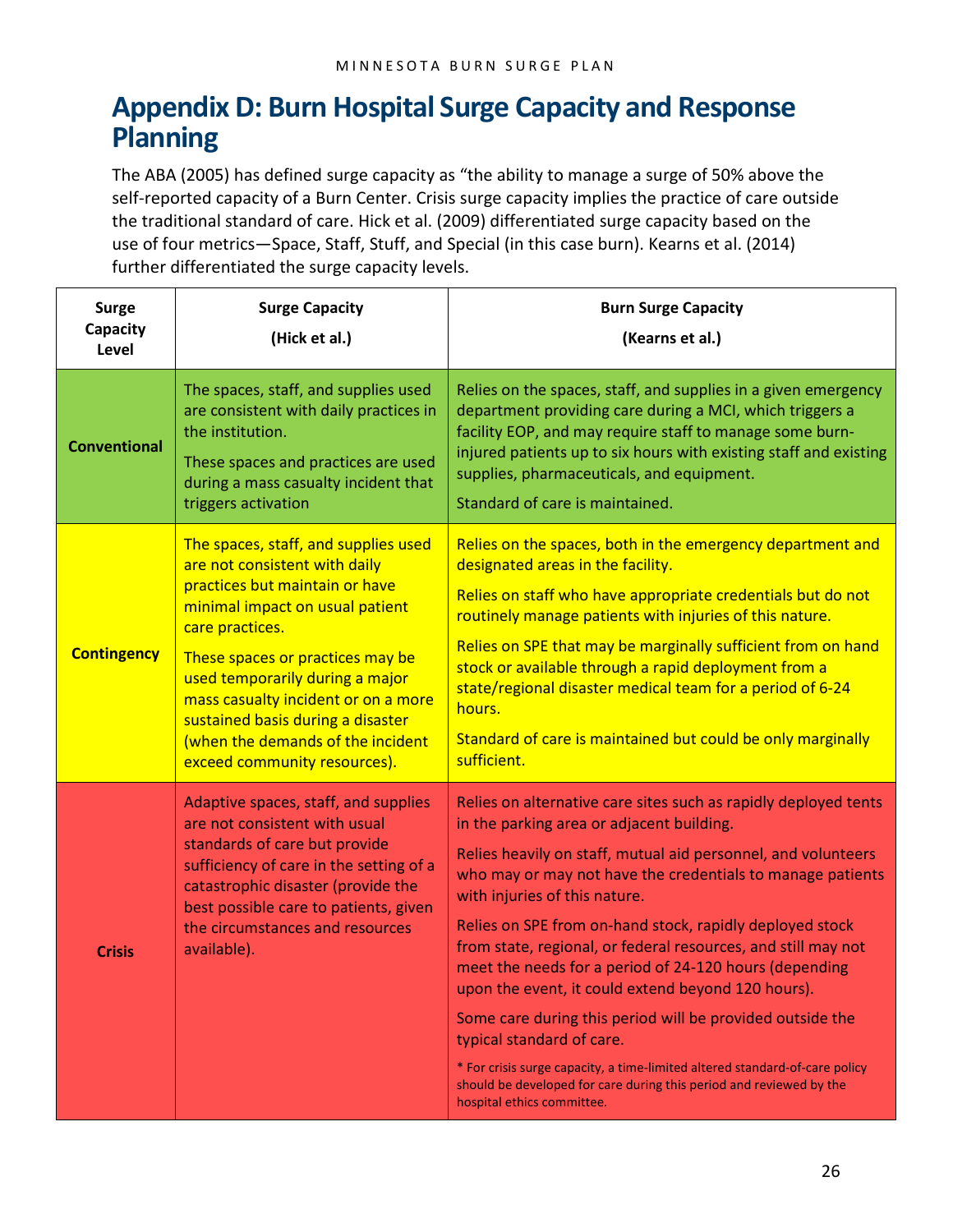## <span id="page-26-0"></span>**Appendix E: Burn Center Referral Criteria[15](#page-26-1)**

A burn center may treat adults, children, or both. Burn injuries that should be referred to a burn center under **normal circumstances** include the following:

- 1. Partial-thickness burns of greater than 10% Total Body Surface Area (TBSA)
- 2. Burns that involve the face, hands, feet, genitalia, perineum, or major joints
- 3. Third-degree burns in any age group
- 4. Electrical burns, including lightning injury
- 5. Chemical burns
- 6. Inhalation injury

 $\overline{a}$ 

- 7. Burn injury in patients with preexisting medical disorders that could complicate management, prolong recovery, or affect mortality
- 8. Any patients with burns and concomitant trauma (such as fractures) in which the burn injury poses the greatest risk of morbidity or mortality. In such cases, if the trauma poses the greater immediate risk, the patient's condition may be stabilized initially in a trauma center before transfer to a burn center. Physician judgment will be necessary in such situations and should be in concert with the regional medical control plan and triage protocols.
- 9. Burned children in hospitals without qualified personnel or equipment for the care of children
- 10. Burn injury in patients who will require special social, emotional, or rehabilitative intervention.

<span id="page-26-1"></span><sup>15</sup> American College of Surgeons: Resources for Optimal Care of the Injured Patient, 2014, pp 101. [\(https://www.facs.org/~/media/files/quality%20programs/trauma/vrc%20resources/resources%20for%20optimal%20care.ashx\)](https://www.facs.org/%7E/media/files/quality%20programs/trauma/vrc%20resources/resources%20for%20optimal%20care.ashx)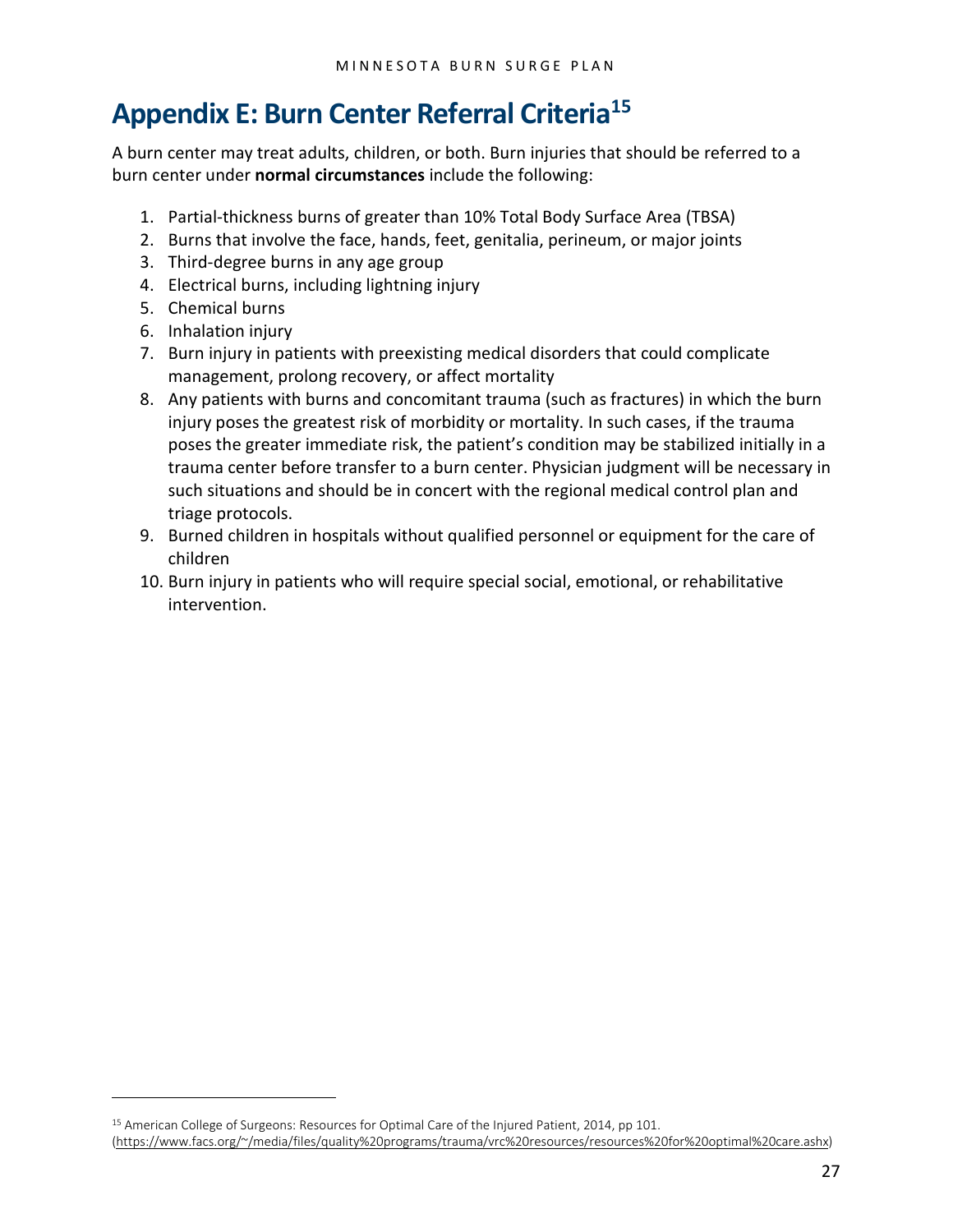## <span id="page-27-0"></span>**Appendix F: MNTrac for Burn Surge Guide**

MNTrac is a database-driven web application intended as a statewide solution. This system has been designed specifically to track bed, pharmaceutical and resource availability from all designated facilities within the state as well as providing for allocation of these resources to support surge capacity needs. Hospital bed diversion status, emergency event planning, emergency chat, and alert notifications are supported in real time. Information is aggregated from all facilities and can be transported to other systems and agencies to improve communications and share pertinent information.

#### **If you do not have a MNTrac account, please contact your Regional Health Care Preparedness Coordinator (RHPC).**

After having an account, **you must select appropriate roles and opt in to receive alerts.** Please have appropriate staff do this and ensure staff members update their profiles *at least annually*.

### <span id="page-27-1"></span>How to Select a Role

- 1. Log into MNTrac using your username and password.
- 2. In the top right hand corner select your Name. This will open your user profile.
- 3. There are five sections of your user profile: Demographics, Permissions, Options/Notifications, Trainings, and History.
- 4. Select Permissions and then Edit Permissions.
- 5. Under Selected Roles choose **"Burn Surge."** You can select more than one role by holding down the Control key on your computer.
- 6. Hit Save.

### <span id="page-27-2"></span>How to Opt-In to Receive Alerts

- 1. Log into MNTrac using your username and password.
- 2. In the top right hand corner select your Name. This will open your user profile.
- 3. There are five sections of your user profile: Demographics, Permissions, Options/Notifications, Trainings, and History.
- 4. Select Demographics.
- 5. Enter/Update email, phone and/or pager. Hit Save.
- 6. Select Options/Notifications.
- 7. Select Alert Settings.
- 8. Opt in to select **"Regional Alert"** by any or all methods (email, text, pager).
- 9. Hit Save.